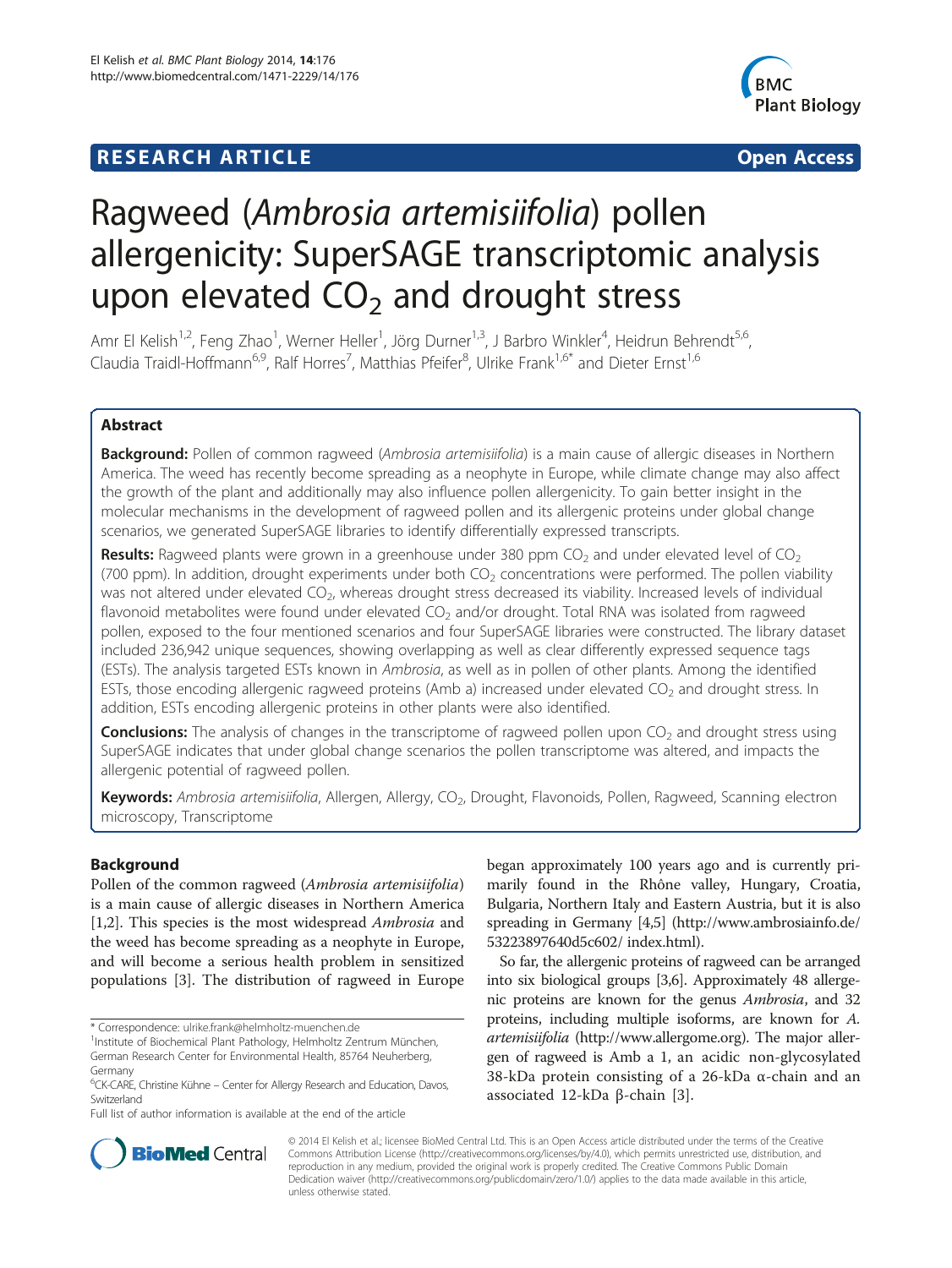It is hypothesized that climate change and air pollution will affect the allergenic potential of pollen, either by a changed pollen season, by a changed pollen amount, by changes of the surface exine or by directly increasing the allergenic transcripts and proteins and interactions with biologically important ligands, e.g., flavonoids [[2,7](#page-13-0)-[11](#page-13-0)]. Studies on effects on climate change on respiratory allergy are still lacking and only a few epidemiological reports on urbanization and air-pollution on pollen allergenicity are available [\[12\]](#page-13-0). An overview for risk factors on allergic disease discussing genetics aspects, indoor and outdoor pollution, socio-economic factors, climate change and migration has recently been published [[12](#page-13-0)]. The proteomic profiling of birch pollen isolated from different sites indicated differences between allergenic and non-allergenic proteins [[13](#page-13-0)]. In contrast, birch pollen isolated from an urban and rural site showed no difference in allergenic protein expression, indicating that allergenicity is determined by additional allergen carriers [[14](#page-13-0)]. An in vivo study on birch pollen also sampled from different sites could correlate elevated ozone levels to higher allergenicity as well as to an increased allergen content [\[15](#page-13-0)]. It was recently shown that twice ambient ozone levels resulted in an increased content of allergenic proteins in two rye cultivars [\[16\]](#page-13-0). In ragweed, elevated ozone fumigation resulted in a changed transcriptional profile, including transcripts for allergenic proteins [[17](#page-13-0)]. Elevated  $CO<sub>2</sub>$  concentrations showed an increase growth of ragweed and its pollen production [\[18-21](#page-13-0)], and an increased content of Amb a 1 allergen was observed [[22](#page-13-0)].

In addition to increasing  $CO<sub>2</sub>$  concentrations, future atmospheric warming, as well as hot and dry summer periods are also expected [\[23,24](#page-13-0)]; IPPC Report 2007. Regulatory networks in cellular responses to drought, including abscisic acid-dependent and -independent systems, are well known during plant growth and development [[25](#page-13-0)-[30](#page-14-0)]. Regarding transcriptomic and proteomic analyses of pollen, literature reports have focused on different developmental stages of pollen, mature pollen and pollen germination [[31-36\]](#page-14-0). Regarding temperature effects, differentially cold-regulated genes were detected in mature pollen of Arabidopsis thaliana [[37](#page-14-0)].

Flavonoids are ubiquitous plant secondary metabolites and are important in plant development and reproduction, as well as in protection against abiotic and biotic stress factors [\[38,39\]](#page-14-0). The yellow color of pollen can be traced back to flavonoids, thus shielding the pollen genome from UV-B radiation [[40](#page-14-0)]. In addition, flavonoids play a role in male fertility, and quercetin is an important germinationinducing compound in maize and petunia but not in Arabidopsis or parsley [\[41,42\]](#page-14-0). Flavonoids may be involved in the modulation of immune responses and thus may also be important in the allergenic response of pollen

[[43](#page-14-0),[44](#page-14-0)]. In human health, IgE-binding of allergens may be influenced by attached flavonoids [[45,46\]](#page-14-0). The pathogenesis-related proteins (PRs) consist of a large group of homologous proteins in different plant species and many PRs are expressed in pollen and can act as allergens [[47](#page-14-0)]. A direct interaction of birch PR-10c with biologically important molecules, including flavonoids, was shown by Koistinen et al. [\[48\]](#page-14-0). Similarly, flavonoids bind to the major birch allergen Bet v 1 [\[9](#page-13-0)], which also belongs to the PR-10 family [\[49](#page-14-0)]. Recently it was shown, that a quercetin derivative directly binds to the C-terminal helix of Bet v 1, and that this binding plays an important role during the inflammation response [[50](#page-14-0)]. These results indicate that, in addition to allergenic proteins, additional allergenic carriers may also be involved in pollen allergenicity, which is not exclusively triggered by known allergenic proteins [\[14,](#page-13-0)[51,52](#page-14-0)].

These studies suggest that global change will affect the allergenic potential of pollen and play a role in human health diseases related to allergic rhinitis and asthma. From this perspective, a transcriptome-wide analysis of the highly allergic pollen of ragweed would not only help in understanding climate impact on expressed pollen transcripts but also gain a deeper insight into the expected changes of pollen allergens. Flavonoids analysis will allow a better understanding of their possible function as additional allergenic carriers and also contribute to the relevant UV-B-absorbing metabolites of pollen. In a previous study, we showed that twice the ambient level of ozone resulted in a changed transcriptional profile of ragweed pollen, including encoded allergenic proteins [[17](#page-13-0)]. In this study, we modified the global climate change approach by linking the transcriptional network changes of ragweed pollen to elevated  $CO<sub>2</sub>$  concentrations and an extreme drought event. We highlight that the global change scenarios will affect the transcriptome of pollen and will also increase the abundance of allergen-related transcripts relevant for human health.

## Results and discussion

## Morphological parameters and pollen viability

Two main different leaf morphologies between the plants were observed: plants with strong pinnate leaves (i) and plants with only weak pinnate leaves (ii), as has been reported for ragweed with the same genetic background in exposure chambers [[21](#page-13-0)].

Pollen viability was slightly reduced under elevated  $CO<sub>2</sub>$ levels; however, this result was not statistically significant (Additional file [1](#page-12-0)). Similarly, it was shown that the pollen performance decreased in Raphanus sativus in response to elevated  $CO<sub>2</sub>$  levels [\[53\]](#page-14-0). Drought stress resulted in a reduction of the pollen viability from approximately 46% to 24% (Additional file [1](#page-12-0)). The decreased pollen viability under drought stress is in accordance with several literature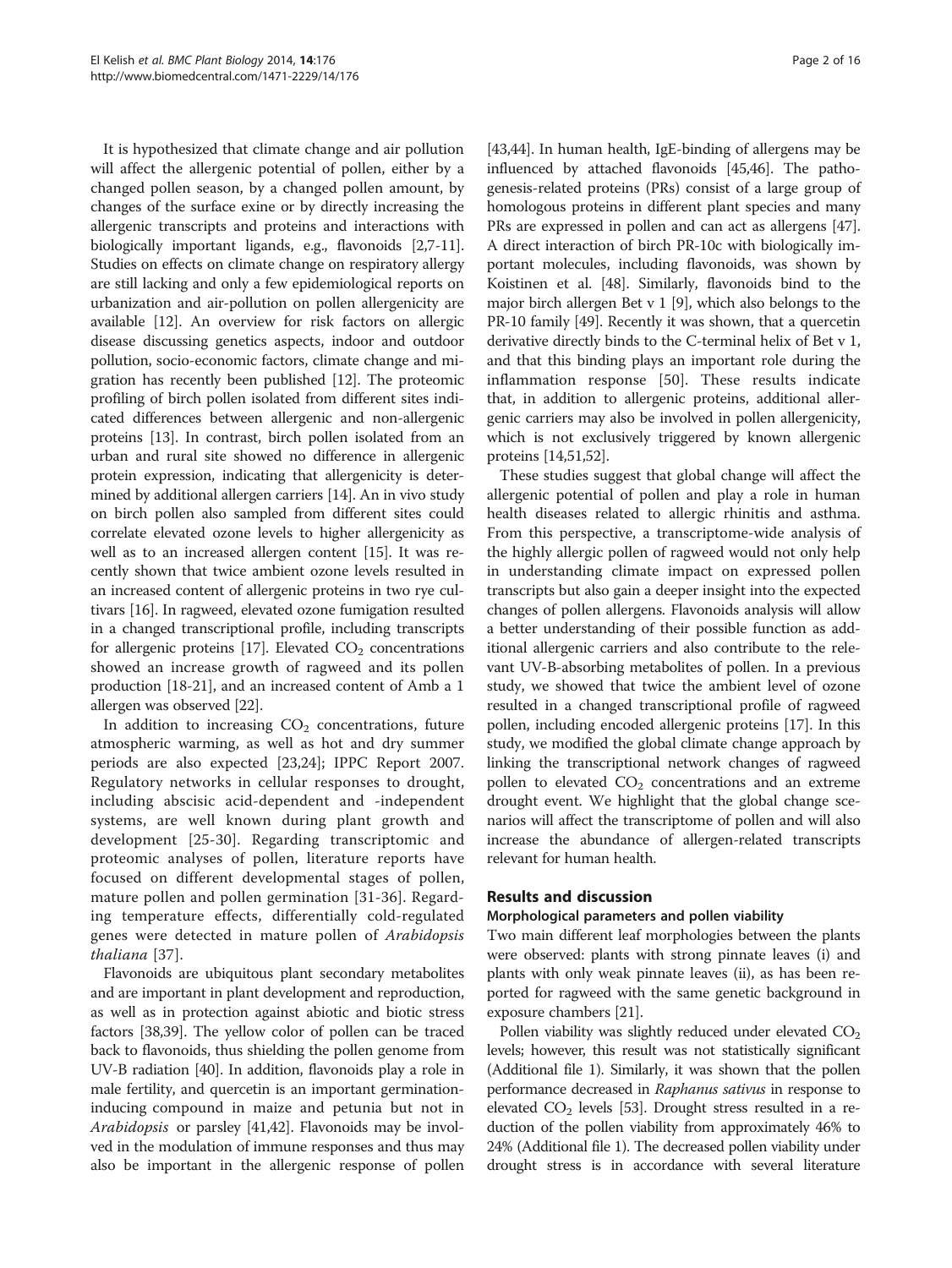reports also demonstrating a reduced viability and pollen grain production [[54-57\]](#page-14-0). Interestingly, this drought effect could be partially mitigated by elevated  $CO<sub>2</sub>$  with a slight increase from 24% to 30% (Additional file [1](#page-12-0)), indicating no additive effects of elevated  $CO<sub>2</sub>$  and drought.

#### Secondary metabolites

Typical reverse-phase high-performance liquid chromatography (RP-HPLC) diagrams for water soluble metabolite extracts revealed 17 compounds, with the highest amounts in particular for metabolite 12 and 17, both are quercetin derivatives and methanolic extracts showed 12 different metabolites, congruent to data given by Kanter et al. [[17](#page-13-0)] (Additional file [2](#page-12-0)). The total amounts of individual compounds for the final harvest are given in Figure 1. No significant changes could be observed between the control, elevated  $CO<sub>2</sub>$ , drought and elevated  $CO<sub>2</sub>$  plus drought samples, similar to what has been described for ozonetreated pollen. However, individual metabolites of the PBS extract showed increased levels upon drought stress at both  $CO<sub>2</sub>$  concentrations (Figure 1a; DA1, DA3, DA5, DA10, DA13 (quercetin derivative) and DA16 (kaempferol

derivative). This change in individual metabolites is in contrast to pollen of ozone-fumigated ragweed that showed no change of such individual metabolites. Flavonoids have been shown to accumulate under drought stress in several plants, thus playing a physiological role in water tolerance and protection against oxidative stress [\[58-60](#page-14-0)]. Moreover, detailed analyses showed that the level of quercetin derivatives also increased upon drought stress in different plants [[60](#page-14-0)-[62](#page-14-0)], clearly indicating that in pollen of drought-stressed plants, the accumulation of individual flavonoid metabolites may play a protective role against oxidative stress and damage of the pollen tissue. Elevated  $CO<sub>2</sub>$  resulted in increased levels of flavonoid metabolites in several plant species [\[63-65\]](#page-14-0). In ragweed pollen, the metabolite level was approximately at the same levels under drought, irrespectively of the  $CO<sub>2</sub>$  concentration (Figure 1). Thus, drought might be more important than elevated  $CO<sub>2</sub>$  in increasing the levels of these individual metabolites. A single metabolite (DA 5) was also increased under  $CO<sub>2</sub>$  treatment alone (Figure 1), similar to the impact of  $CO<sub>2</sub>$  in soybean, where the concentration of only one flavonoid, a quercetin glycoside, was also increased [\[66\]](#page-14-0). This result indicates species-

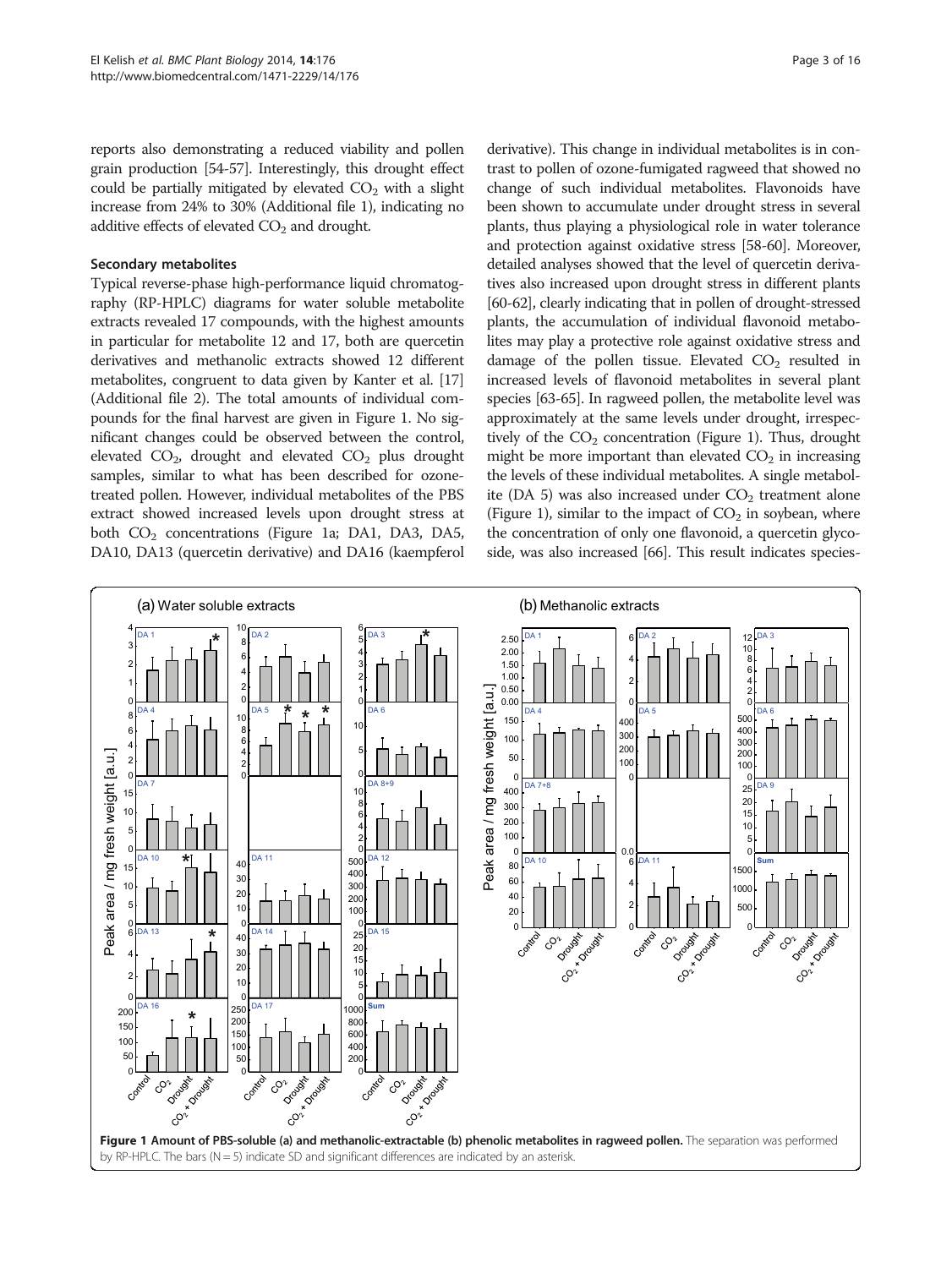specific  $CO<sub>2</sub>$  responses in flavonoid content and composition [\[67,68](#page-14-0)].

#### SuperSAGE dataset

The number of sequenced tags ranged from approximately  $4.5 \times 10^6$  to  $17.2 \times 10^6$  in the four libraries (Additional file [3](#page-12-0), Info). The tag frequencies are given in Additional file [3](#page-12-0) (All\_Libs20101207). The SuperSAGE dataset included 236,942 different non redundant sequences (tags) of 26 bp in length (Additional file [3](#page-12-0), All\_Libs20101207). For each of these sequences (tag), the tag amounts are provided and count how often a unique sequence was found in each of the four libraries. One sequence (tag) can be found in one, two, three or all four of the libraries, as indicated in the overlapping regions in Figure 2a but, according to the transcript expression, in different quantities (tag amounts). The sequenced tag counts for each unique sequence in all of the libraries ranged from  $\leq 50$  (low), 50–500 (mid), 500–5000 (high) and ≥ 5000 (very high) (Table [1\)](#page-4-0). The normalized values of each tag in relation to  $10^6$  tags (tpm) for each library resulted in approximately 99.5% of low- and mid-abundant unique tags, while high- and very high-abundant tags represented only approximately 0.2% - 0.4% (Table [1\)](#page-4-0). A similar distribution of abundant classes has also been reported for other SuperSAGE libraries [[69-71](#page-14-0)]. The four libraries had approximately the same unique sequences for the very high-abundant class (31–37), the high abundant class (239–270) and the mid-abundant class (863–1129). In contrast, the low-abundant class was more variable, reflecting also the total number of unique sequences of each library (Table [1](#page-4-0)). According to the cumulative frequency distribution, only those tpm values greater than 0.6 to 0.8 can be considered expressed [\[72\]](#page-15-0) (Additional file [4](#page-12-0)). Therefore, transcripts with a tpm threshold < 0.8 were eliminated, resulting in more stringent values, coming up with 40,221 unique sequences (Figure 2b). Finally, we eliminated all of the sequences with the description 'no hits' and the score of the BLAST hit was set to  $\geq 40$ . These parameters resulted then in 9,078 unique sequences and an equal distribution in all 4 of the libraries (Figure 2c). The low-abundance sequences were strongly reduced in all of the libraries to approximately 90.0%, whereas those sequences in the mid- and high-abundant groups strongly increased up to 10% (Table [2,](#page-4-0) Figure [3](#page-5-0)). Additionally, MapMan was used to group the SuperSAGE tags into several functional categories (BIN-codes) [[73](#page-15-0)]. For this grouping, the SuperSAGE tags were matched to Ambrosia 454-transcriptome data (contigs + singletons) [[17](#page-13-0)]. The data were then BLASTed against Arabidopsis (TAIR) to identify Arabidopsis homologues, which then could be sorted to the BIN-codes (workflow: Additional file [5](#page-12-0)) and only log2-fold changes of at least 1.5 were further examined (Additional file [6](#page-12-0)). Interestingly, elevated  $CO<sub>2</sub> +$  drought



Figure 2 Venn diagram. Number of common and unique SuperSAGE sequence tags. For each sequence, the tag amount in the individual samples was analyzed. Sequences with ≥ 1 appearances in two, three or all of the samples are shown by individual overlapping regions. The total number of sequence tags per library is indicated. a reflects the distribution of sequence tags in the original dataset. **b** gives the distribution of sequenced tags filtered for tpm > 0.8. **c** indicates the sequence tag distribution for a stringently filtered dataset with the following criteria: tpm > 0.8; score of BLAST hit > 40; and removal of sequence tags without BLAST result ("no hit").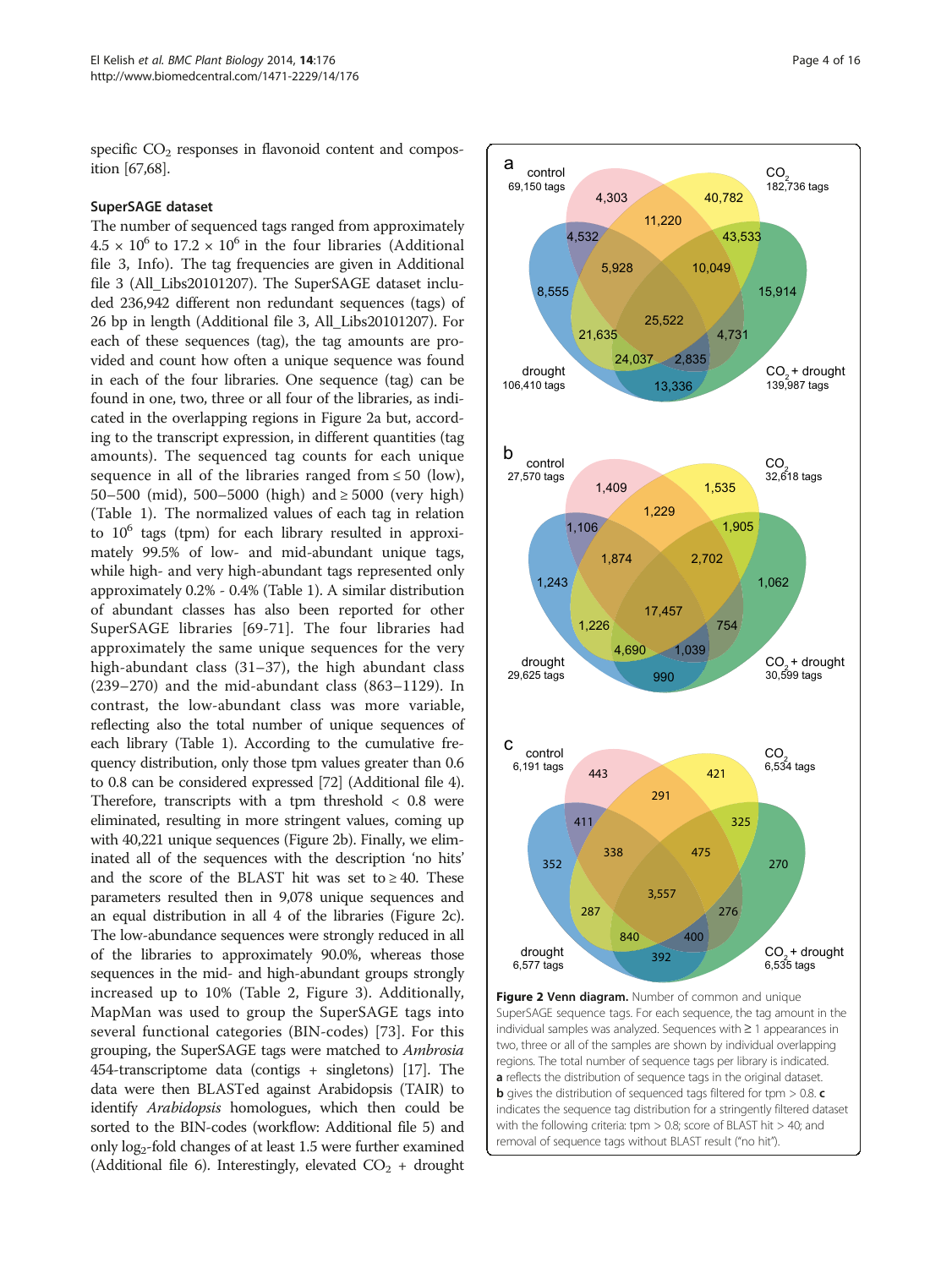| Page 5 of 16 |  |  |
|--------------|--|--|
|              |  |  |

| Library                                 |                  | Control (380 ppm) | $CO2$ (700 ppm)  | $CO2 +$ drought  | <b>Drought</b>   |
|-----------------------------------------|------------------|-------------------|------------------|------------------|------------------|
| # detected sequences                    |                  | 69.150            | 182.736          | 139.987          | 106,410          |
| Abundance classes of detected sequences |                  |                   |                  |                  |                  |
| # very high-abundant:                   | $> 5000$ tpm     | 37 (0.05%)        | 31 (0.02%)       | 34 (0.02%)       | 34 (0.03%)       |
| # high-abundant:                        | $500 - 5000$ tpm | 239 (0.35%)       | 252 (0.14%)      | 270 (0.19%)      | 263 (0.25%)      |
| # mid-abundant:                         | $50 - 500$ tpm   | 863 (1.25%)       | 1,092 (0.60%)    | 1,126 (0.81%)    | 1,005 (0.95%)    |
| # low-abundant:                         | $< 50$ tpm       | 68,013 (98.36%)   | 181,361 (99.25%) | 138,557 (98.98%) | 105,108 (98.78%) |

<span id="page-4-0"></span>Table 1 Distribution of low- to very high-abundant sequences detected in the four SuperSAGE libraries from the control (380 ppm  $CO<sub>2</sub>$ ),  $CO<sub>2</sub>$  (700 ppm  $CO<sub>2</sub>$ ),  $CO<sub>2</sub>$  plus drought and drought

Total amount of detected sequences per treatment are indicated and %-values are related to these total number of sequences.

conditions resulted in higher  $log<sub>2</sub>$ -fold changes compared to the single treatments, indicating additive effects. Transcripts with homologies to abiotic stress were mainly up-regulated under all three scenarios, including also dehydration-responsive transcripts, heat-shock proteins and chaperones. Regarding drought stress, this result is not surprising and has also been reported in the literature [[26](#page-13-0)[,30,](#page-14-0)[74,75\]](#page-15-0). For the BIN-name cell wall, a pectate lyase family member and expansin were clearly up-regulated. Pectate lyases are important for pollen tube growth by pectin degradation. However, in ragweed pollen, pectate lyases belong to the major allergen Amb a 1 family (AllFam database; [http://www.meduniwien.ac.at/allergens/allfam/chart.](http://www.meduniwien.ac.at/allergens/allfam/chart.php?kingdom=Plants&exposure=Inhalation&list=10&page=0) [php?kingdom=Plants&exposure=Inhalation&list=10&](http://www.meduniwien.ac.at/allergens/allfam/chart.php?kingdom=Plants&exposure=Inhalation&list=10&page=0) [page=0](http://www.meduniwien.ac.at/allergens/allfam/chart.php?kingdom=Plants&exposure=Inhalation&list=10&page=0)). Expansins are important for the pollen tube and for cell wall changes and confer drought tolerance [\[76,77](#page-15-0)]. Moreover, expansins also belong to pollen allergens (All-Fam database). The most strongly up-regulated transcript (CER1) in all three of the treatments is involved in wax biosynthesis (log<sub>2</sub>-fold 5.3 - 9.2). CER1 is mainly expressed in inflorescences and siliques and is induced by osmotic stress [[78](#page-15-0)]. This result demonstrates that wax biosynthesis is enhanced under climate change scenarios.

We also performed a pairwise comparison of the libraries according to possible global change scenarios: control vs. drought (AmK vs. AmT), control vs. elevated  $CO<sub>2</sub>$  (AmK *vs.* AmC) and control *vs.*  $CO_2$  + drought (AmK *vs.* AmCT). Using the STDGE2GO-Tool kit, we first searched the AmK vs. the AmT library for the following parameters: Ambrosia, ragweed, pollen, extensin, exine, intine, cell wall, coat and allergen. Using the term Ambrosia, 50 differentially expressed genes were identified that were mainly related to an Ambrosia trifida pollen cDNA library. All of the genes with a clear homologue and not only the description pollen cDNA library are listed in Table [3](#page-6-0). The term ragweed resulted in 48 differentially expressed genes that were also found in the Ambrosia search. The search term "pollen" showed 48 hits that were primarily related to an Ambrosia trifida pollen cDNA library and thus also present in the *Ambrosia* search. For pollen, we also carried out a search for exine, intine, extensin, coat and cell wall. However, no additional hits were found. Searching for "allergen" identified 4 Ambrosia genes, a calcium-binding protein isoallergen 1, Amb a 1.1, Amb a 1.2 and Amb a 1.3 that were all up-regulated under drought stress (Table [3](#page-6-0)). In total, we could identify eight transcripts for allergenic proteins from A. artemisiifolia: two calciumbinding proteins (EF hand domain, Amb a 9 and Amb a 10), pectate lyases (Amb a 1.1, Amb a 1.2, Amb a 1.3 and Amb a 1.2 precursor), an actin-binding protein (profilin-like) and a cystatin proteinase inhibitor (Amb a CPI) (shown bold in Table [3\)](#page-6-0). Except for the transcript of the Amb a 1.2 precursor protein, all of the other transcripts were up-regulated under drought. However, four of these transcripts were below the threshold of 1.5-fold ( $log_2$  = 0.59). The transcript for a homologue of a down-regulated ABA-responsive HVA22 protein from A. trifida was found in very high abundance (more than 10,000 tpm). In vegetative tissue, the HVA22 genes are expressed in different tissues and show high levels of expression in flowers and inflorescences [\[79](#page-15-0)]. Drought stress suppressed HVA22a and HVA22c expression, had

Table 2 Distribution of low-abundant sequences found uniquely under control conditions (380 ppm  $CO<sub>2</sub>$ ), under elevated CO<sub>2</sub> (700 ppm CO<sub>2</sub>), under elevated CO<sub>2</sub> plus drought and drought (380 ppm CO<sub>2</sub>), or found to be common in all four SuperSAGE libraries at one time

| Library                              | Control (380 ppm) | $CO2$ (700 ppm) | $CO2 +$ drought | Drought (380 ppm) | <b>All libraries</b> |
|--------------------------------------|-------------------|-----------------|-----------------|-------------------|----------------------|
| # low abundant unique tags           |                   |                 |                 |                   |                      |
| Original dataset                     | 4,260 (99.00%)    | 40,685 (99.76%) | 15,865 (99.69%) | 8,480 (99.12%)    | 24,131 (94.55%)      |
| tpm > 0.8                            | 1,366 (96.95%)    | 1,438 (93.68%)  | 1,013 (95.39%)  | 1,168 (93.97%)    | 16,036 (91.86%)      |
| tpm >0.8; score >40; $w/o$ "no hits" | 429 (96.84%)      | 374 (88.84%)    | 254 (94.07%)    | 334 (94.89%)      | 3,207 (90.16%)       |
|                                      |                   |                 |                 |                   |                      |

Data were analyzed for different filter criteria.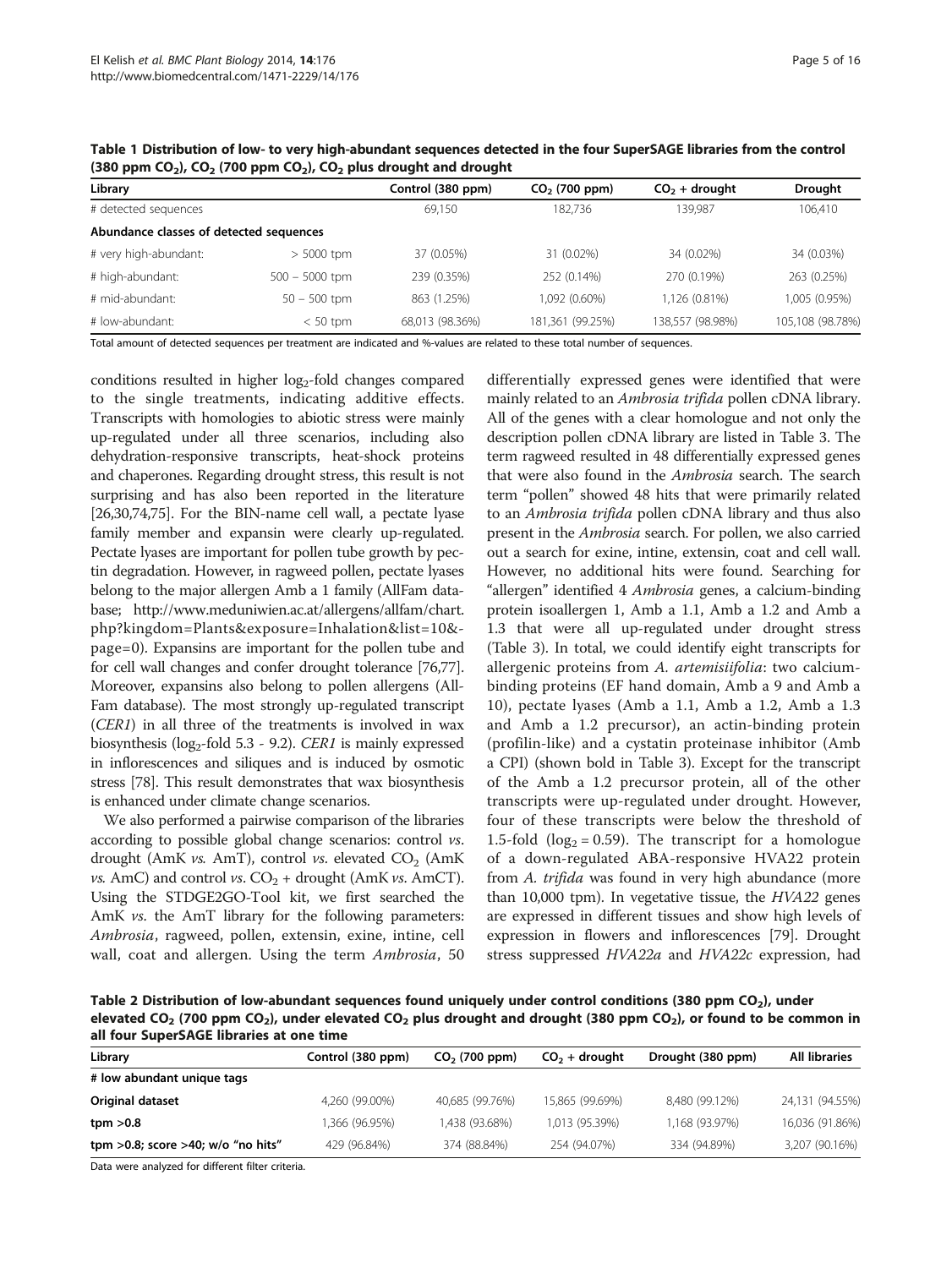<span id="page-5-0"></span>

little effect on HVA22e expression and enhanced HVA22d expression in the inflorescent stems of Arabidopsis [[79](#page-15-0)]. No changes or only small effects could be observed in the flower buds, except for a slight enhancement of expression under drought stress [[79](#page-15-0)]. In accordance with our results, this result indicates that in addition to stress, the HVA22 genes may also be important for the reproduction of plants. A homologue for a putative pollen-specific transcript from A. trifida was also found in high abundance and was down-regulated by drought. Other pollen-specific sequences were homologues to a pistil- and pollen-expressed gene from sunflower (SF21), a pollen coat protein transcript from wild cabbage and a pollen-specific actindepolymerising factor from tobacco that were both downregulated. SF21 belongs to a gene family expressed in pollen and pistil in angiosperms and the encoded protein is important for pollen-pistil interactions [\[80,81](#page-15-0)]; however, the molecular function is still unknown. A search with the term "drought" resulted in 38 transcripts to homologues of a drought-stress subtracted cDNA library of safflower, also belonging to the Asteraceae and 35 of these cDNAs were up-regulated in drought-stressed ragweed pollen. Among these cDNAs, homologues to a carbonic anhydrase 3, a cyclophilin and a plastocyanin, proteins that are known to be allergenic, showed highly up-regulated transcripts (AllFam database; [\(http://www.meduniwien.ac.](http://www.meduniwien.ac.at/allergens/allfam/chart.php?kingdom=Plants&exposure=Inhalation&list=10&page=0) [at/allergens/allfam/chart.php?kingdom=Plants&exposure=](http://www.meduniwien.ac.at/allergens/allfam/chart.php?kingdom=Plants&exposure=Inhalation&list=10&page=0) [Inhalation&list=10&page=0](http://www.meduniwien.ac.at/allergens/allfam/chart.php?kingdom=Plants&exposure=Inhalation&list=10&page=0)). Interestingly, a highly up-regulated transcript for a CBS (cystathionine β-synthase) domain-containing protein homologue of A. trifida was detected  $(log_2 = 9.01)$ . CBS domain-containing proteins

can sense cell energy levels and regulate redox homeostasis [[82,83\]](#page-15-0). These proteins are important for stress regulation and corresponding genes are up-regulated upon drought stress [\[84\]](#page-15-0).

Next, we searched the AllFam database of allergen families, restricted to plants and inhalation. This search included 59 allergen families with 233 allergens [\(http://](http://www.meduniwien.ac.at/allergens/allfam/chart.php?kingdom=Plants&exposure=Inhalation&list=10&page=0) [www.meduniwien.ac.at/allergens/allfam/chart.php?king](http://www.meduniwien.ac.at/allergens/allfam/chart.php?kingdom=Plants&exposure=Inhalation&list=10&page=0)[dom=Plants&exposure=Inhalation&list=10&page=0](http://www.meduniwien.ac.at/allergens/allfam/chart.php?kingdom=Plants&exposure=Inhalation&list=10&page=0)). In this search, the p-value was set to <  $E^{-10}$ , except for safflower, which belongs also to the Asteraceae. In addition to the known allergens found under the Ambrosia search, eight transcripts for putative allergenic proteins from other plants according to the Allfam database were identified (Table [3](#page-6-0)). Seven of these transcripts were clearly up-regulated under drought, at least by a three-fold  $log<sub>2</sub>$  change. In contrast, a homologue to an aspartic proteinase precursor from maize was down-regulated. The highest abundances were seen for the transcripts homologous to a profilin of rubber tree, an acidic chitinase of jelly fig and a safflower carbonic anhydrase. As pathogenesisrelated (PR) proteins are known to be allergenic, we also searched for this term, coming up with a single hit for PR 5–1 homologue of sunflower, which was up-regulated under drought (Table [3](#page-6-0)). However, it is important to note that the abundances of all of these transcripts are low as compared to the 'Amb a' abundances in ragweed pollen.

The search of the AmK vs. the AmC library was performed for the terms given above. Under elevated  $CO<sub>2</sub>$ concentration, the term Ambrosia resulted in 62 differentially regulated transcripts that were also mainly related to an A. trifida pollen cDNA library and the specified homologues are given in Tables [4](#page-7-0) and [5.](#page-8-0) A search for ragweed resulted in 57 transcripts that were already present in the Ambrosia search. Under the search for allergen, five genes of A. artemisiifolia were identified: Amb a 1.1, Amb a 1.2, Amb a 1.3 and calcium-binding protein isoallergen 1 were up-regulated under elevated  $CO<sub>2</sub>$ , while the low-abundant profilin isoallergen 1 was down-regulated (Tables [4](#page-7-0) and [5](#page-8-0)). This increase in Amb a 1 transcripts is in accordance with an increased level of Amb a 1 protein content in ragweed pollen grown under increased  $CO<sub>2</sub>$  concentrations [\[22](#page-13-0)]. In total, nine transcripts for allergenic proteins from A. arte*misiifolia* were identified: two calcium-binding proteins (Amb a 9, Amb a 10), pectate lyases (Amb a 1.1, Amb a 1.2, Amb a 1.3 and Amb a 1.2 precursor protein), a cystatin proteinase inhibitor (Amb a CPI), a profilin allergen (Amb a 8.1) (shown bold in Tables [4](#page-7-0) and [5\)](#page-8-0). Seven of these transcripts were up-regulated and two were downregulated (Amb a CPI and Amb a 8.1) under elevated  $CO<sub>2</sub>$ . However, for two transcripts, the  $log<sub>2</sub>$  fold change was below the threshold (Amb a CPI and Amb a 1.2 precursor). Although at low abundance, the transcript homologous to a lipid transfer protein (LTP) from A.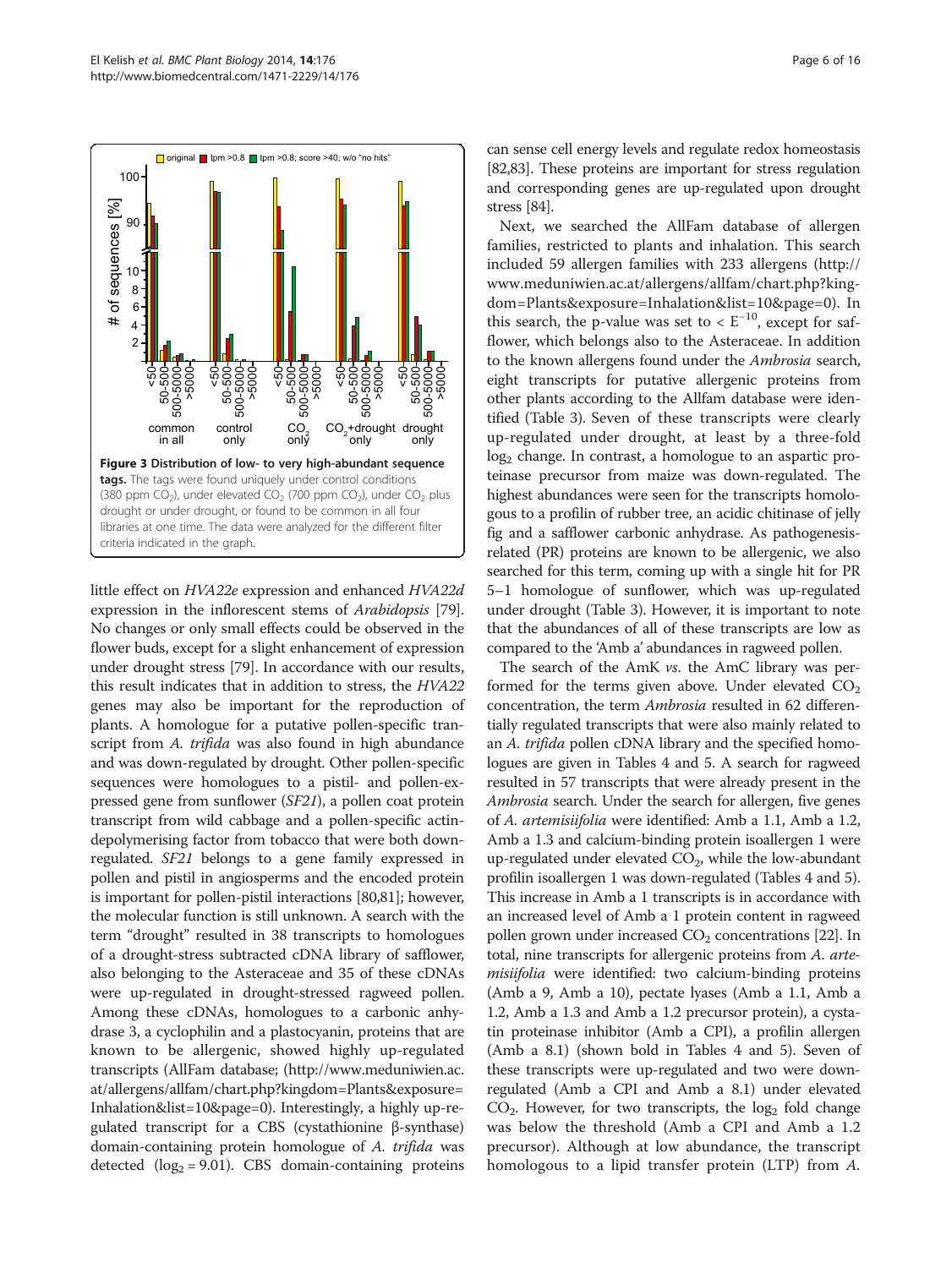| Database- Database |                      | <b>Description</b>                                                               | Normalized tags per million | p-value                               | Fold               |                               |
|--------------------|----------------------|----------------------------------------------------------------------------------|-----------------------------|---------------------------------------|--------------------|-------------------------------|
| id                 |                      |                                                                                  |                             | 380 ppm $CO2$ 380 ppm $CO2$ + drought |                    | change<br>(log <sub>2</sub> ) |
| TC52169            |                      | Asteraceae_TIGR A. artemisiifolia, calcium-binding, pollen<br>allergen Amb a 9.1 | 25.43                       | 165.44                                | 0                  | $+2.70$                       |
| 296281908          | Asteraceae           | A. trifida, putative 60S ribosomal protein L34                                   | 685.5                       | 1863.05                               | 0                  | $+1.44$                       |
| 255779233          | Asteraceae           | A. trifida, ß-glucosidase                                                        | 196.37                      | 391.4                                 | 0                  | $+1.00$                       |
| 255779153          | Asteraceae           | A. trifida, SF16 protein                                                         | 796.31                      | 1293.52                               | 0                  | $+0.70$                       |
| 296281890          | Asteraceae           | A. trifida, conserved hypothetical protein                                       | 1463.21                     | 2371.92                               | 0                  | $+0.70$                       |
| 302127809          | <b>GDB</b>           | A. artemisiifolia, pollen allergen Amb a 1.1                                     | 615.23                      | 852.94                                | 0                  | $+0.47$                       |
| 296281926          | Asteraceae           | A. trifida, putative pollen-specific protein                                     | 8292.9                      | 4704.67                               | 0                  | $-0.82$                       |
| 166438             | <b>GDB</b>           | A. artemisiifolia, Amb a 1.2 precursor<br>protein                                | 372.17                      | 184.79                                | 0                  | $-1.01$                       |
|                    | 255779319 Asteraceae | A. trifida, abscisic acid-responsive<br>HVA22 family protein                     | 22129.39                    | 10765.07                              | 0                  | $-1.04$                       |
| 255779264          | Asteracea            | A. trifida, hypothetical protein                                                 | 433.43                      | 159.72                                | 0                  | $-1.44$                       |
| 283962764          | Asteraceae           | A. trifida, conserved hypothetical protein                                       | 410.87                      | 96.73                                 | 0                  | $-2.09$                       |
| 296281756          | Asteraceae           | A. trifida, putative ribokinase                                                  | 71.21                       | 0.05                                  | 0                  | $-10.48$                      |
| 296281901          | Asteraceae           | A. trifida, putative CBS domain-containing<br>protein                            | 0.05                        | 25.69                                 | $6.64e-39$ +9.01   |                               |
| 296281858          | Asteraceae           | A. trifida, unnamed protein product                                              | 18.8                        | 62.53                                 | 1.70e-29           | $+1.73$                       |
| 296281775          | Asteraceae           | A. trifida, putative golgin-84-like protein                                      | 44.45                       | 10.68                                 | $1.53e-28 -2.06$   |                               |
| 62249490           | <b>GDB</b>           | A. artemisiifolia, calcium-binding, pollen<br>allergen Amb a 10                  | 82.71                       | 155.07                                | 3.32e-27 +0.91     |                               |
| 190607111          | GDB                  | A. trifida, gibberellin-regulated protein                                        | 24.99                       | 2.79                                  | $1.27e-26 -3.17$   |                               |
| 255779170          | Asteraceae           | A. trifida, photosystem I reaction center<br>subunit K                           | 1.11                        | 18.42                                 | $1.32e-21 +4.06$   |                               |
| 255779131          | Asteraceae           | A. trifida, amino acid transporter                                               | 409.32                      | 300.55                                | $2.52e-21 -0.45$   |                               |
| 437311             | Asteraceae           | A. artemisiifolia, cystatin proteinase inhibitor                                 | 1459.28                     | 1657.06                               | $3.42e-16$ +0.18   |                               |
| 296281781          | Asteraceae           | A. trifida putative epoxide hydrolase                                            | 0.05                        | 9.13                                  | 2.99e-14 +7.51     |                               |
| 302127815          | GDB                  | A. artemisiifolia, pollen allergen Amb a 1.3                                     | 113.89                      | 168.07                                | $1.21e-13 +0.56$   |                               |
| 296281905          | Asteraceae           | A. trifida, clathrin assembly protein                                            | 1025.19                     | 896.55                                | $1.15e-11 -0.19$   |                               |
| 296281843          | Asteraceae           | A. trifida, unnamed protein product                                              | 1.99                        | 11.61                                 | $1.03e-09$ +2.54   |                               |
| 296281917          | Asteraceae           | A. trifida, DNA-directed RNA polymerase family                                   | 0.89                        | 8.82                                  | $1.53e-09$ $+3.32$ |                               |
| 296281822          | Asteraceae           | A. trifida, putative signal peptidase                                            | 1.55                        | 8.82                                  | $1.45e-07 + 2.51$  |                               |
| 255779252          | Asteraceae           | A. trifida, 60S ribosomal protein L38                                            | 1.77                        | 9.13                                  | 2.23e-07 +2.37     |                               |
| 302127811          | GDB                  | A. artemisiifolia, pollen allergen Amb a 1.2                                     | 30.08                       | 47.36                                 | $6.73e-06$ $+0.66$ |                               |
| 34851181           | GDB                  | A. artemisiifolia, profilin-like protein (D03)                                   | 40.25                       | 58.81                                 | $1.90e-05 +0.55$   |                               |
| TC40290            | Asteraceae_TIGR      | Pollen-specific protein SF21 (Helianthus annuus)                                 | 11.28                       | 508.09                                | 0                  | $+5.49$                       |
| TC52779            | Asteraceae_TIGR      | Pollen-coat protein (Brassica oleracea)                                          | 710.51                      | 80167                                 | 0                  | $-3.15$                       |
| DY921400           | Asteraceae_TIGR      | Pollen-specific actin-depolymerizing factor 2<br>(Nicotiana tabac.)              | 21.23                       | 7.12                                  | $2.24e-10 -1.58$   |                               |
| DC239985           |                      | Asteraceae_TIGR Profilin-6 (Hevea brasiliensis)                                  | 0.66                        | 33.12                                 | $7.01e-45 + 5.64$  |                               |
| <b>TC8863</b>      |                      | Asteraceae_TIGR a-Expansin precursor (Nicotiana tabacum)                         | 1.77                        | 17.02                                 | $3.82e-17 +3.27$   |                               |
| 33323054           | GDB                  | Acidic chitinase (Ficus awkeotsang)                                              | 0.05                        | 46.89                                 | 0                  | $+9.87$                       |
| 261291803          | Asteraceae           | Cyclophilin (Carthamus tinctorius)                                               | 0.05                        | 18.11                                 | $1.39e-27 +8.50$   |                               |
| 195607463          | GDB                  | Aspartic proteinase nepenthesin-2<br>precursor (Zea mays)                        | 24.33                       | 0.05                                  | $3.32e-43 -8.93$   |                               |
| 28959515           | Asteraceae           | Carbonic anhydrase 3 (Carthamus tinctorius)                                      | 0.05                        | 194.23                                | 0                  | $+11.92$                      |

## <span id="page-6-0"></span>Table 3 Up- and down-regulated transcripts in pollen of ragweed from control and drought stressed plants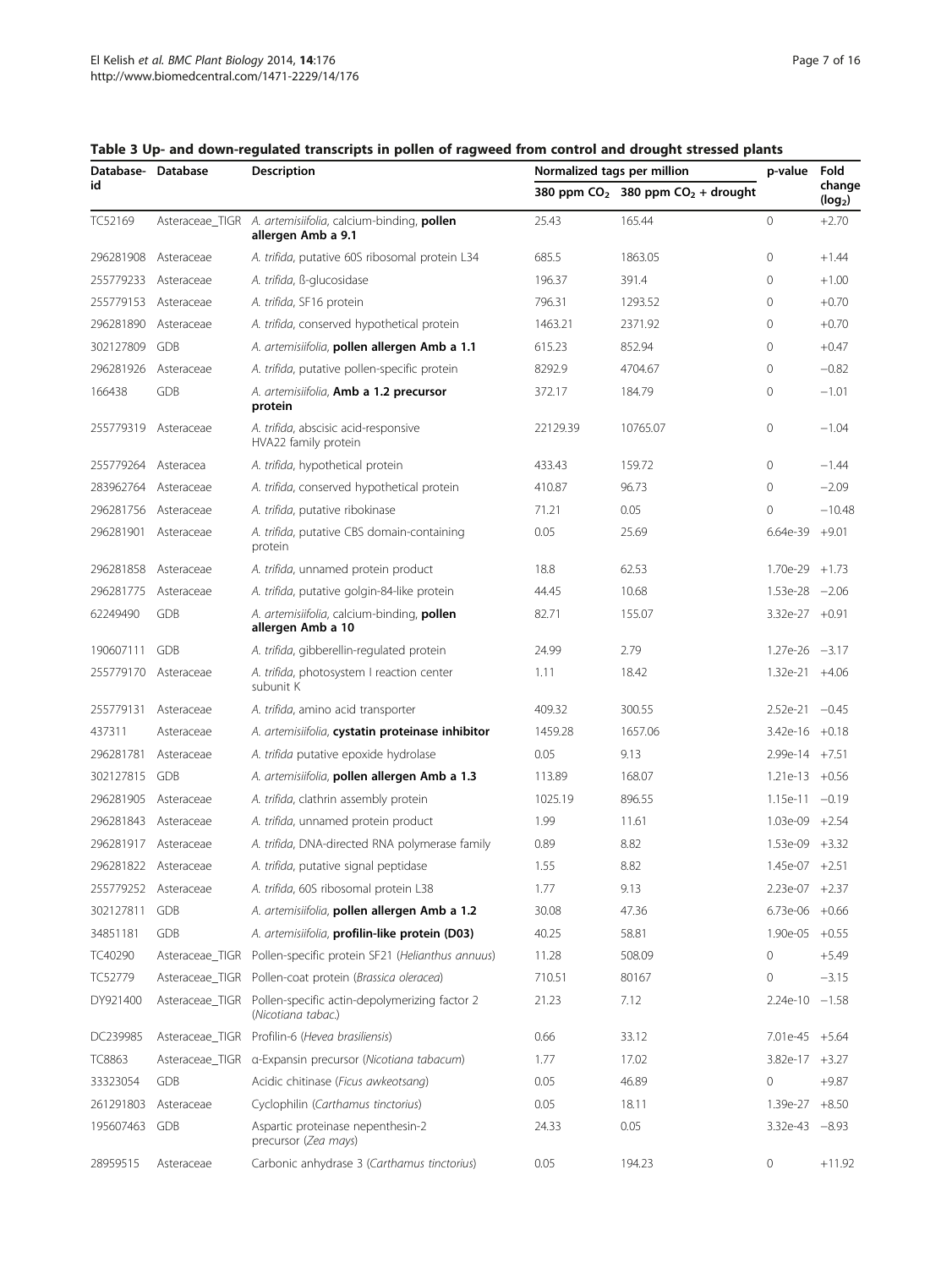| FS486814      |            | Asteraceae_TIGR 2-Cys peroxiredoxin-like protein<br>(Arabidopsis thaliana) | 0.66 | 7.02  | $927e-22 + 468$  |  |
|---------------|------------|----------------------------------------------------------------------------|------|-------|------------------|--|
| 289595531     | Asteraceae | Plastocyanin (Carthamus tinctorius)                                        | 0.05 | 5.42  | 1.01e-08 +6.76   |  |
| <b>TC5518</b> |            | Asteraceae TIGR Pathogenesis-related protein 5–1 (Helianthus annuus) 7.96  |      | 29.87 | $1.31e-16 +1.91$ |  |

#### <span id="page-7-0"></span>Table 3 Up- and down-regulated transcripts in pollen of ragweed from control and drought stressed plants (Continued)

Plants were grown in the greenhouse under control (380 ppm CO<sub>2</sub>) and drought stress (380 ppm CO<sub>2</sub> + drought). Using the STDGE-tool kit from GenXPro data were filtered for the terms Ambrosia, ragweed, pollen, extensin, exine, intine, cell wall, coat, allergen and the Allfam database. Known allergenic proteins in Ambrosia are shown in bold.

trifida was highly up-regulated ( $log<sub>2</sub> = 9.2$ ) under elevated CO2. LTPs are basic proteins that are abundant in higher plants [\[85\]](#page-15-0). These proteins belong to the prolamin superfamily and their role in allergenicity has been reviewed recently [[86](#page-15-0)]. Similar to the drought library, the homologue for an abscisic acid-responsive HVA22 transcript of A. trifida was found in high abundance and was downregulated under elevated  $CO<sub>2</sub>$  concentrations (Table 4). The transcript for the homologue of a putative pollen-specific protein from A. trifida was present in very high abundance

Table 4 Up- and down-regulated transcripts in pollen of ragweed from 380ppm CO<sub>2</sub> (control) and 700ppm CO<sub>2</sub> concentrations filtered for the terms Ambrosia, ragweed, pollen, extensin, exine, intine, cell wall, coat, allergen and the Allfam database

| Database-id Database |                 | <b>Description</b>                                            | Normalized tags per million |                                                 | Fold<br>p-value   |                               |
|----------------------|-----------------|---------------------------------------------------------------|-----------------------------|-------------------------------------------------|-------------------|-------------------------------|
|                      |                 |                                                               |                             | 380 ppm CO <sub>2</sub> 700 ppm CO <sub>2</sub> |                   | change<br>(log <sub>2</sub> ) |
| 296281908            | Asteraceae      | A. trifida, putative ribosomal protein L34                    | 685.524                     | 0.05                                            | $\circ$           | $-13.74$                      |
| 255779233            | Asteraceae      | A. trifida, ß-glucosidase                                     | 196.37                      | 0.05                                            | $\mathbf{0}$      | $-11.94$                      |
| 296281756            | Asteraceae      | A. trifida, putative ribokinase                               | 71.21                       | 0.17                                            | $\mathbf{0}$      | $-8.68$                       |
| 255779271            | Asteraceae      | A. trifida, conserved hypothetical protein                    | 410.97                      | 115.33                                          | $\mathbf{0}$      | $-1.83$                       |
| 255779264            | Asteraceae      | A. trifida, hypothetical protein                              | 433.43                      | 249.61                                          | $\mathbf{0}$      | $-0.8$                        |
| 255779319            | Asteraceae      | A. trifida, abscisic acid-responsive HVA22 family             | 22129.3                     | 13586.99                                        | $\Omega$          | $-0.7$                        |
| 296281926            | Asteraceae      | A. trifida, putative pollen-specific protein                  | 8282.9                      | 5596.37                                         | $\mathbf 0$       | $-0.57$                       |
| 302127809            | <b>GDB</b>      | A. artemisiifolia, pectate lyase, pollen allergen Amb a 1.1   | 615.2                       | 1102.65                                         | $\mathbf{0}$      | $+0.84$                       |
| 166442               | <b>GDB</b>      | A. artemisiifolia, pectate lyase, pollen allergen Amb a 1.3   | 113.89                      | 233.1                                           | 0                 | $+1.03$                       |
| 62249490             | <b>GDB</b>      | A. artemisiifolia, calcium binding, pollen allergen Amb a 10  | 82.71                       | 218.2                                           | $\mathbf{0}$      | $+1.40$                       |
| TC52169              | Asteraceae_TIGR | A. artemisiifolia, calcium binding, pollen allergen Amb a 9.1 | 25.43                       | 136.31                                          | $\mathbf 0$       | $+2.42$                       |
| 255779240            | Asteraceae      | A. trifida, lipid transfer protein                            | 0.05                        | 29.38                                           | 0                 | $+9.20$                       |
| 296281913            | Asteraceae      | A. trifida, putative 60S ribosomal protein L36                | 0.22                        | 137.41                                          | $\Omega$          | $+9.28$                       |
| 296281836            | Asteraceae      | A. trifida, putative o-linked n-acetylglucosamine transferase | 1.77                        | 25.44                                           | $9.34e-34 +3.85$  |                               |
| 302127811            | <b>GDB</b>      | A. artemisiifolia, pectate lyase, pollen allergen Amb a 1.2   | 30.08                       | 71.62                                           | $6.40e-27 +1.25$  |                               |
| 437311               | <b>GDB</b>      | A. artemisiifolia, cystatin proteinase inhibitor              | 1459.28                     | 1258.73                                         | $2.95e-25 -0.21$  |                               |
| 255779252            | Asteraceae      | A. trifida, 60S ribosomal protein L38                         | 1.77                        | 17.16                                           | $1.24e-20 +3.28$  |                               |
| 296281775            | Asteraceae      | A. trifida, putative golgin-84-like protein                   | 44.45                       | 19.82                                           | $3.03e-18 - 1.66$ |                               |
| 34851181             | <b>GDB</b>      | A. artemisiifolia, profilin-like protein (D03)                | 40.25                       | 74.76                                           | 4.07e-17 +0.89    |                               |
| 255779129            | Asteraceae      | A. trifida, 60S ribosomal protein                             | 1.99                        | 13.56                                           | $2.14e-14 +2.77$  |                               |
| 190607080            | <b>GDB</b>      | A. trifida, putative galactan: galactan galactosyltransferase | 303.84                      | 378.62                                          | 3.49e-14 +0.32    |                               |
| 166438               | GDB             | A. artemisiifolia, pectate lyase, Amb a 1.2 precursor protein | 372.17                      | 451.88                                          | $1.85e-13 +0.28$  |                               |
| 296281810            | Asteraceae      | A. trifida, putative ribosomal protein L5                     | 2.65                        | 13.91                                           | 7.56e-13 +2.39    |                               |
| 255779131            | Asteraceae      | A. trifida, amino acid transporter                            | 409.32                      | 337.7                                           | $1.27e-12 -0.28$  |                               |
| 296282845            | Asteraceae      | A. trifida, putative stellacyanin                             | 25.87                       | 49.49                                           | $1.30e-12 +0.94$  |                               |
| 296281843            | Asteracea       | A. trifida, unnamed protein product                           | 0.89                        | 9.22                                            | 7.99e-12 +3.38    |                               |
| 190607111            | Asteraceae      | A. trifida, gibberellin-regulated protein                     | 24.99                       | 10.78                                           | $1.28E-11 -1.22$  |                               |

Plants were grown in the greenhouse under control (380 ppm CO<sub>2</sub>) and 700 ppm CO<sub>2</sub> concentrations. Using the STDGE-tool kit from GenXPro data were filtered for the terms Ambrosia, ragweed, pollen, extensin, exine, intine, cell wall, coat, allergen and the Allfam database. Known allergenic proteins in Ambrosia are shown in bold.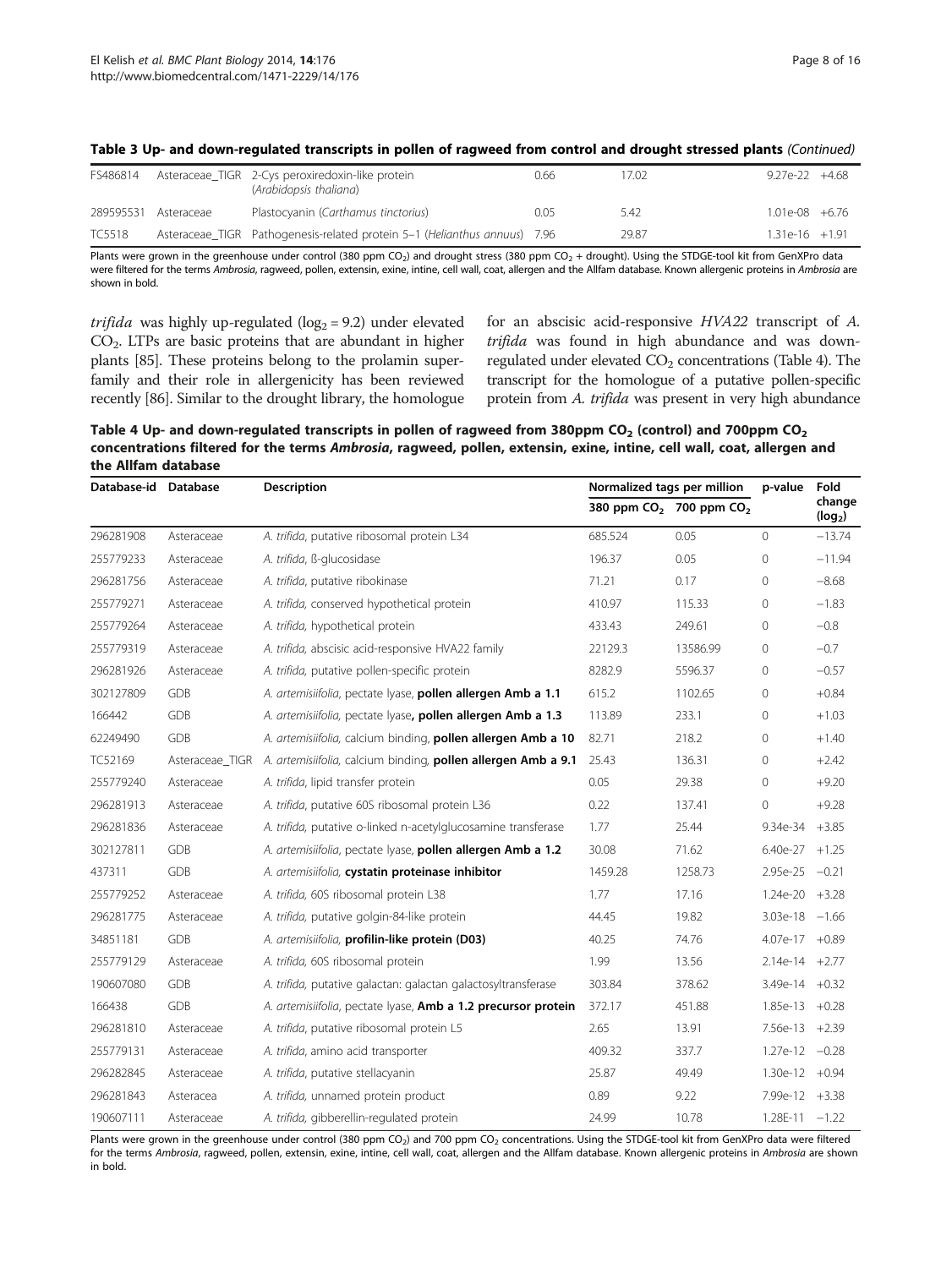| Database-id   | Database          | Description                                                      | Normalized tags per million |                         | p-value  | Fold change         |
|---------------|-------------------|------------------------------------------------------------------|-----------------------------|-------------------------|----------|---------------------|
|               |                   |                                                                  | 380 ppm CO <sub>2</sub>     | 700 ppm CO <sub>2</sub> |          | (log <sub>2</sub> ) |
| 296281905     | Asteraceae        | A. trifida, putative clathrin assembly protein                   | 1025.19                     | 1139.63                 | 5.92e-11 | $+0.15$             |
| 296281822     | Asteraceae        | A. trifida, putative signal peptidase                            | 1.548                       | 9.68                    | 3.62e-10 | $+2.64$             |
| 296281744     | Asteraceae        | A. trifida, conserved hypothetical protein                       | 1.77                        | 9.97                    | 6.62e-10 | $+2.49$             |
| 296281890     | Asteraceae        | A. trifida, conserved hypothetical protein                       | 1463.71                     | 1586.87                 | 2.83e-09 | $+0.11$             |
| 296281917     | Asteraceae        | A. trifida, DNA-directed RNA polymerase<br>family protein        | 0.89                        | 7.01                    | 1.97e-08 | $+2.99$             |
| TC43769       | Asteraceae_TIGR   | A. artemisiifolia, profilin, <b>pollen allergen</b><br>Amb a 8.1 | 4.64                        | 0.64                    | 3.27e-08 | $-2.86$             |
| 255779153     | Asteraceae        | A. trifida, SF26 protein                                         | 796.31                      | 879.06                  | 7.45e-08 | $+0.14$             |
| 296281873     | Asteraceae        | A. trifida, putative mitochondrial ATP synthase<br>6 kDa subunit | 9.29                        | 20.23                   | 1.94e-07 | $+1.12$             |
| 255779194     | Asteraceae        | A. trifida, putative cullin-1-protein                            | 0.44                        | 4.87                    | 9.01e-07 | $+3.46$             |
| 296281858     | Asteraceae        | A. trifida, unnamed protein product                              | 18.8                        | 32.11                   | 1.20e-06 | $+0.77$             |
| 255777293     | Asteraceae        | A. trifida, mitochondrial outer membrane<br>membrane protein     | 3.76                        | 10.43                   | 5.873-06 | $+1.37$             |
| 296281875     | Asteraceae        | A. trifida, signal peptidase subunit family protein              | 0.05                        | 2.9                     | 1.40e-05 | $+5.87$             |
| 296281777     | Asetraceae        | A. trifida, calmodulin-like protein                              | 8.85                        | 17.1                    | 2.93e-05 | $+0.95$             |
| 255779292     | Asteraceae        | A. trifida, 60S ribosomal protein L35a                           | 1.33                        | 0.05                    | 3.33e-05 | $-4.73$             |
| 255779177     | Asteraceae        | A. trifida, putative CREG1                                       | 1.33                        | 0.05                    | 3.33e-05 | $-4.73$             |
| TC40290       | Asteraceae_TIGR   | Pollen-specific protein SF21 (Helianthus annuus)                 | 11.28                       | 166.45                  | 0        | $+3.88$             |
| TC52779       | Asteraceae_TIGR   | Pollen coat protein (Brassica oleracea)                          | 710.51                      | 539.79                  | 2.22e-39 | $-0.4$              |
| <b>TC5878</b> | Asteraceae_TIGR   | Pollen tube RhoGDI2 (Nicotiana tabacum)                          | 0.05                        | 9.97                    | 6.50e-18 | $+7.64$             |
| 261291923     | Asteraceae        | Pistil-specific extensin-like protein<br>(Carthamus tinctorius)  | 0.89                        | 4.93                    | 2.31e-05 | $+2.47$             |
| 126480015     | <b>GDB</b>        | Seed coat (Brassica napus)                                       | 0.22                        | 1800.66                 | 0        | $+12.99$            |
| 33323054      | <b>GDB</b>        | Acidic chitinase (Ficus awkeotsang)                              | 0.05                        | 58.65                   | 0        | $+10.20$            |
| TC7736        | Asteraceae TIGR   | Carbonic anhydrase (Solanum lycopersicum)                        | 0.05                        | 9.39                    | 6.67e-17 | $+7.55$             |
| FS486814      | Asteraceae_TIGR   | 2-Cys peroxiredoxin-like protein<br>(Arabidopsis thaliana)       | 0.66                        | 114.17                  | 0        | $+7.43$             |
| BU019358      | Asteraceae TIGR   | Thioredoxin (Medicago trunculata)                                | 305.83                      | 600.70                  | 0        | $+0.97$             |
| AI100454      | All TIGR Plant.fa | Serine/threonine protein kinase (Brassica napus)                 | 152.14                      | 34.25                   | 0        | $-2.15$             |
| 195607463     | <b>GDB</b>        | Aspartic proteinase nephentesin<br>precursor (Zea mays)          | 24.33                       | 3.01                    | 2.99e-38 | $-3.01$             |
| GR085079      | Asteraceae        | Lipid-transfer protein (Salvia miltiorrhiza)                     | 0.05                        | 17.21                   | 1.28-23  | $+9.20$             |
| <b>TC5118</b> | Asteraceae_TIGR   | Pathogenesis-related protein 5-1<br>(Helianthus annus)           | 7.96                        | 33.21                   | 1.16e-24 | $+2.06$             |

<span id="page-8-0"></span>Table 5 Up- and down-regulated transcripts in pollen of ragweed from 380ppm  $CO<sub>2</sub>$  (control) and 700ppm  $CO<sub>2</sub>$ concentrations filtered for the terms Ambrosia, ragweed, pollen, extensin, exine, intine, cell wall, coat, allergen and the Allfam database

Known Ambrosia artemisiifolia allergens are shown in bold.

and was slightly down-regulated under the elevated  $CO<sub>2</sub>$  regime (Table [4\)](#page-7-0). In contrast, the transcript for the pollen-specific protein SF21 homolog from sunflower was clearly up-regulated (Table 5). Other up-regulated pollen proteins included transcripts for a homologue of a pollen tube protein from tobacco and a pistil-specific extensinlike protein from safflower, while the transcript for a homologue of a pollen coat protein from wild cabbage was down-regulated. However, this value was below the threshold. Although not directly linked to pollen, the transcript for a homologue of a seed coat protein from rapeseed was extremely up-regulated ( $log_2$  = 12.99) (Table 5). The general search for pollen showed 59 transcripts and 56 out of these transcripts were from the pollen cDNA of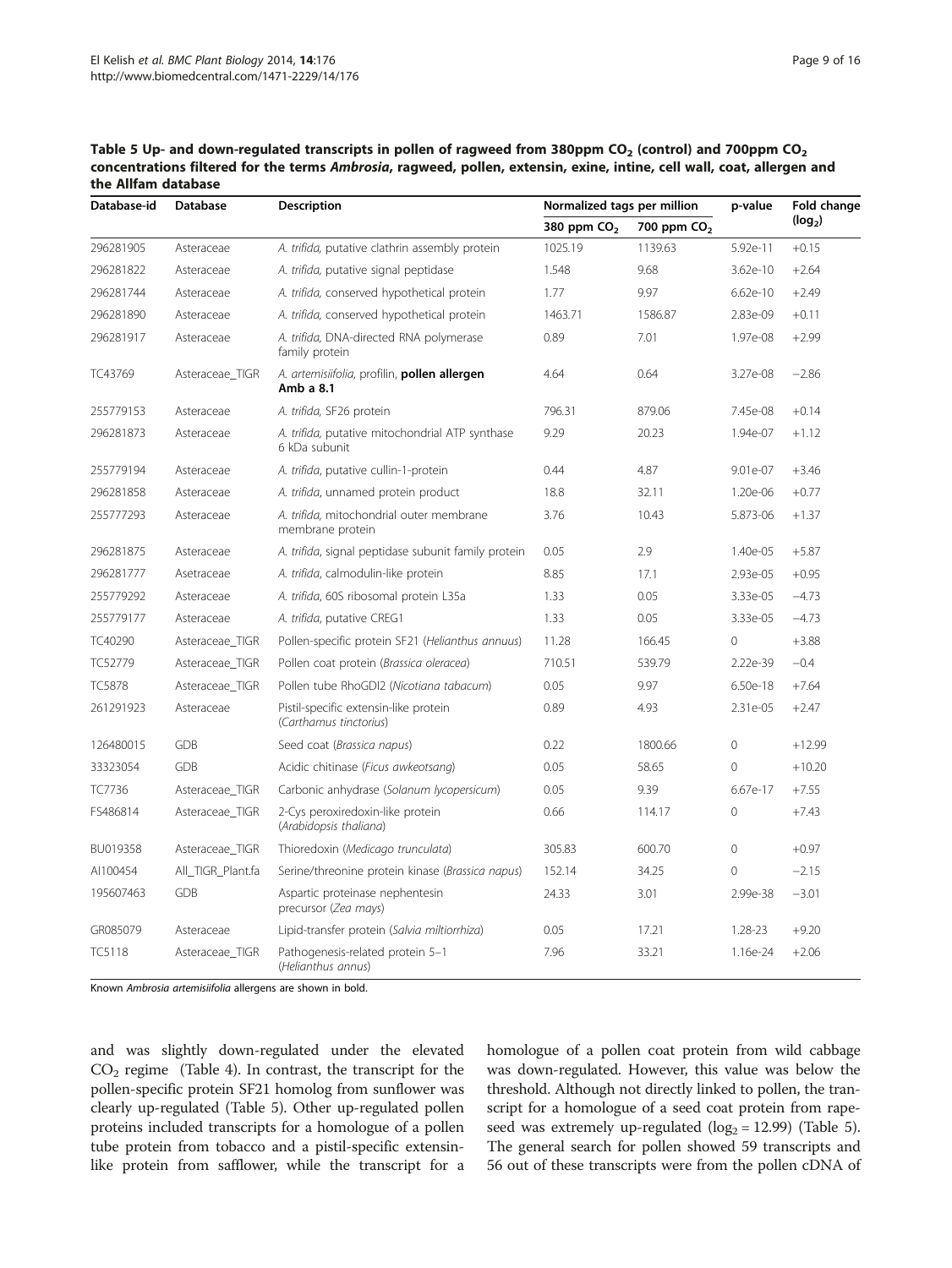A. trifida. Other highly regulated transcripts of Ambrosia included a ribokinase ( $log_2 = -8.68$ ) and a ribosomal protein L36 ( $log_2 = 9.28$ ).

The AllFam database search indicated seven transcripts for putative allergenic proteins from other plants. Five of these proteins were up-regulated under elevated  $CO<sub>2</sub>$  concentrations, whereas the transcripts of a protein kinase and an aspartic proteinase were down-regulated, similar as under drought stress (Table [5](#page-8-0)). Interestingly, the transcript of a homologue for a non-specific lipid-transfer protein of red sage was also strongly up-regulated, although at low abundance. As described for the drought stress conditions, the transcript level of PR 5–1 homologue from sunflower was also elevated (Table [5](#page-8-0)).

In a final step, we compared the Ambrosia control library (AmK) vs. the elevated  $CO<sub>2</sub> +$  drought-stressed library (AmCT). Under the search term Ambrosia, 55 transcripts and for ragweed 50 transcripts, mainly homologues from A. trifida, were identified. The homology description is given in Table [6.](#page-10-0) The search term "allergen" resulted in five trancripts from A. artemisiifolia and the calcium-binding protein isoallergen 1, Amb a 1.1, Amb a 1.2 and Amb a 1.3 were up-regulated (Table [6\)](#page-10-0). In total, eight transcripts of up-regulated allergenic proteins were identified for A. artemisiifolia: two calciumbinding proteins (Amb a 9 and Amb a10), pectate lyases (Amb a 1.1, Amb a 1.2, Amb a 1.3 and Amb a 1.2 precursor), a profilin-like protein (Amb a 8) and a cystatin proteinase inhibitor (Amb a CPI). However, the change of Amb a 1.2 precursor and Amb a CPI were below the threshold of 1.5. An LTP homologue from A. trifida was highly up-regulated (Table [6\)](#page-10-0). The transcript of a lowabundance aspartic protease homologue from A. trifida, allergenic according to the AllFam database, was highly up-regulated (Table [6](#page-10-0)). The transcript of the very high abundant pollen-specific protein homologue from A. trifida was slightly down-regulated, similar to the other two libraries, while the transcript of the pollen-specific protein SF21 homologue from sunflower was up-regulated (Table [6\)](#page-10-0). The transcript of a pollen coat protein homologue from wild cabbage was slightly downregulated and the seed coat protein transcripts homologous to the one from rapeseed was extremely highly up-regulated  $(log_2 = 14.71)$  (Table [6\)](#page-10-0). The general search for pollen resulted in 51 transcripts that were mainly related to the A. trifida pollen cDNA library. The search input drought resulted in 33 differentially regulated transcripts with homology to a safflower drought stresssubtracted library and 25 of these transcripts were up-regulated. The homologue of an ABA-responsive HVA22 transcript from A. trifida was down-regulated, as in the other two libraries. Although at low abundance, the transcript for the CBS domain-containing protein was highly up-regulated (Table [6](#page-10-0)).

The AllFam database indicated five additional transcripts for allergenic proteins. Three of these transcripts were up-regulated and two were down-regulated (Table [6](#page-10-0)).

#### Quantitative real-time RT-PCR (qRT-PCR)

qRT-PCR was performed for selected 'Amb a' transcripts (Figure [4\)](#page-11-0). The relative expression rate ranged from 1 to 4 and increased for Amb a 1.1, Amb a 1.2, Amb a 1.3, Amb a 1.4, Amb a 8 and Amb a 9, while the expression levels of Amb a 1.5, Amb a 5 and Amb a 6 were not influenced or even reduced. The highest values were observed for drought and  $CO<sub>2</sub> +$  drought (Figure [4](#page-11-0)) and Amb a 1.4, Amb a 8 and Amb a 9 showed the strongest increase. To validate the results from the SuperSAGE, we compared the  $log<sub>2</sub>$  fold change of 'Amb a' transcripts found in the SuperSAGE libraries and the qRT-PCR results. For the Amb a 1 transcripts, a relatively good correlation was found. The best correlation was observed for the drought treatment, whereas the elevated  $CO<sub>2</sub>$  and elevated  $CO<sub>2</sub>$  + drought showed the same expression trend but not identical absolute values. Using only the significantly changed qRT-PCR ratios a significant correlation with the Super-SAGE data sets was found (Additional file [7](#page-13-0)). For Amb a 8, the qRT-PCR data contrasted the SuperSAGE data and for Amb a 9, the fold changes were much higher for the SuperSAGE data compared to the qRT-PCR values. However, this kind of result has also been reported in the literature with coincident and contrasting data for Super-SAGE and microarrays [[87](#page-15-0)], as well as for the SuperSAGE and qRT-PCR analyses [[88](#page-15-0)]. In sheepgrass differences up to a factor of 2.5 between digital gene expression data and RT-PCR ratio and even inconsistencies were reported [[89](#page-15-0)]. In poplar differences by factors of 4–16 between microarray and qRT-PCR data were reported and in switchgrass also factors up to 15 were found [[90,91\]](#page-15-0). This result reflects a general problem when comparing transcript abundance with different platforms and might be caused by allele-specific gene expression [\[88,92\]](#page-15-0). Moreover, it is interesting to note that transcript abundances are important when comparing different platforms and that good correlations were found for high abundance transcripts and a correlation decrease for lower abundance transcripts [[93](#page-15-0)], as it was also given for Amb a 8 in this study.

## Conclusions

Our data on ragweed plants fumigated with elevated  $CO<sub>2</sub>$ and drought stress conditions support the idea that pollen transcripts related to allergenicity are influenced by such global climate change factors. A strong up-regulation of 'Amb a' transcripts was evident under elevated  $CO<sub>2</sub>$ , drought stress and elevated  $CO<sub>2</sub>$  + drought stress conditions. Based on normalized tags, Amb a 1.1 and Amb a CPI were expressed at the highest levels. The increased Amb a 1 transcript level is in accordance with an increased Amb a 1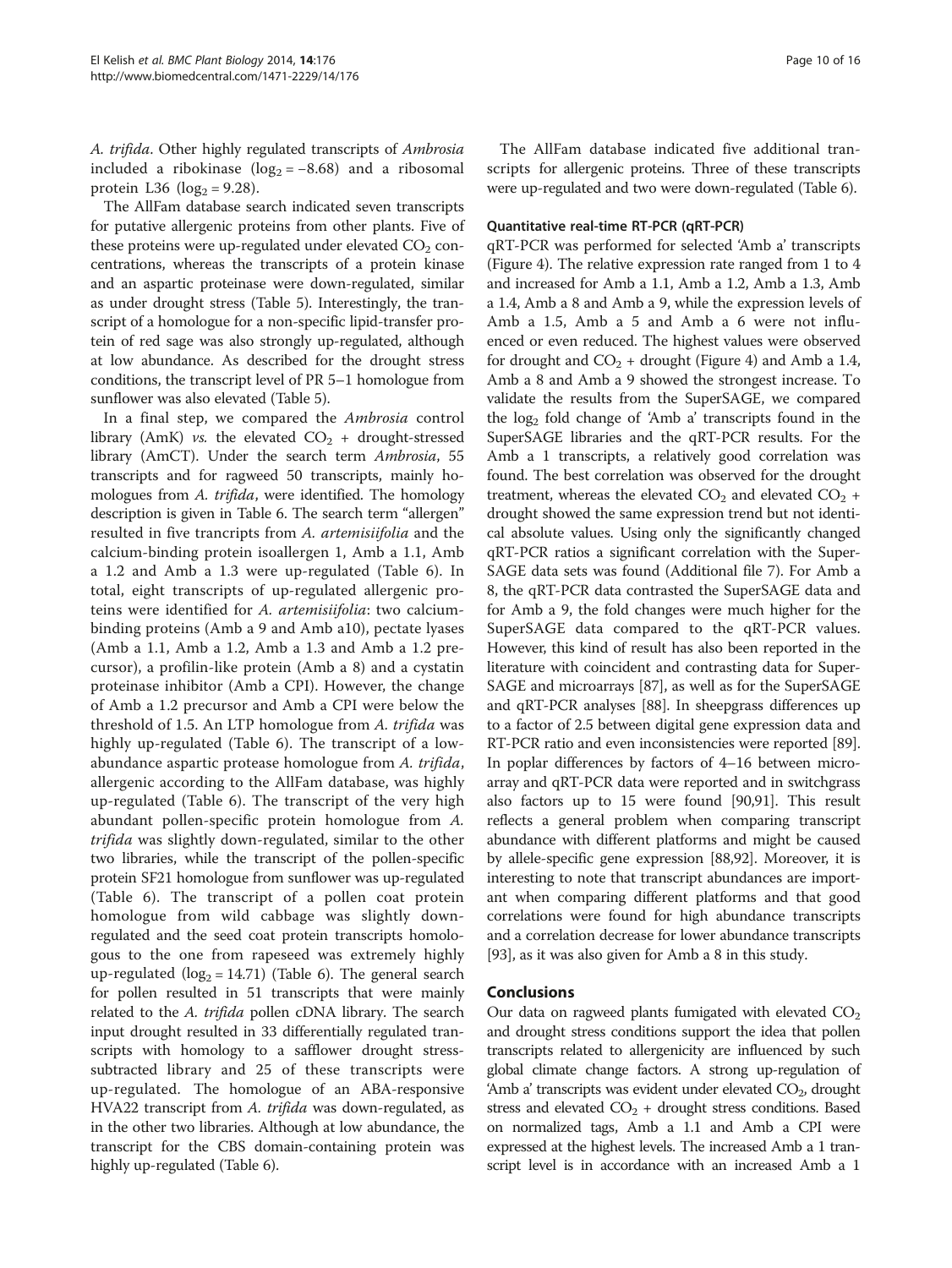| Database-id Database |            | <b>Description</b>                                                     | Normalized tags per million |                                       | p-value            | Fold change         |  |
|----------------------|------------|------------------------------------------------------------------------|-----------------------------|---------------------------------------|--------------------|---------------------|--|
|                      |            |                                                                        |                             | 380 ppm $CO2$ 700 ppm $CO2$ + drought |                    | (log <sub>2</sub> ) |  |
| TC52169              | Asteraceae | A. artemisiifolia, calcium-binding, pollen allergen<br>Amb a 9.1       | 25.43                       | 336                                   | $\circ$            | $+3.72$             |  |
| 296281845            | Asteraceae | A. trifida, putative stellacyanin                                      | 28.87                       | 94.64                                 | $\mathbf{0}$       | $+1.87$             |  |
| 62249490             | GDB        | A. artemisiifolia, calcium-binding, <b>pollen allergen</b><br>Amb a 10 | 82.71                       | 276.12                                | $\circ$            | $+1.74$             |  |
| 302127811            | <b>GDB</b> | A. artemisiifolia, pollen allergen Amb a 1.2                           | 30.08                       | 98.3                                  | $\mathbf{0}$       | $+1.71$             |  |
| 302127809            | <b>GDB</b> | A. artemisiifolia, pollen allergen Amb a 1.1                           | 615.21                      | 1817.41                               | $\mathbf 0$        | $+1.56$             |  |
| 302127821            | GDB        | A. artemisiifolia, pollen allergen Amb a 1.3                           | 113.89                      | 262.9                                 | $\mathbf{0}$       | $+1.21$             |  |
| 190607080            | <b>GDB</b> | A. trifida, putative galactan: galactan<br>galactosyltransferase       | 303.84                      | 657.37                                | $\mathbf{0}$       | $+1.11$             |  |
| 296281908            | Asteraceae | A. trifida, putative 60S ribosomal protein L34                         | 685.52                      | 1476.56                               | $\mathbf 0$        | $+1.11$             |  |
| 296281890            | Asteraceae | A. trifida, conserved hypothetical protein                             | 1463.71                     | 2258.91                               | $\mathbf{0}$       | $+0.63$             |  |
| 296281905            | Asteraceae | A. trifida, putative clathrin assembly protein                         | 1025.19                     | 1528.93                               | $\mathbf{0}$       | $+0.58$             |  |
| 296281926            | Asteraceae | A. trifida, putative pollen-specific protein                           | 8282.9                      | 5812.3                                | $\mathbf{0}$       | $-0.51$             |  |
| 255779264            | Asteraceae | A. trifida, hypothetical protein                                       | 433.428                     | 211.61                                | $\mathbf{0}$       | $-1.03$             |  |
| 255779319            | Asteraceae | A. trifida, abscisic acid-responsive HVA22<br>family protein           | 22129.39                    | 8957.98                               | 0                  | $-1.3$              |  |
| 255779233            | Asteraceae | A. trifida, ß-glucosidase                                              | 196.37                      | 0.05                                  | 0                  | $-7.5$              |  |
| 296281756            | Asteraceae | A. trifida, putative ribokinase                                        | 71.21                       | 0.1                                   | $\circ$            | $-9.49$             |  |
| 255779271            | Asteraceae | A. trifida, conserved hypothetical protein                             | 410.87                      | 0.05                                  | $\mathbf{0}$       | $-13$               |  |
| 255779240            | Asteraceae | A. trifida, lipid transfer protein                                     | 0.05                        | 27.37                                 | 5.61e-45           | $+9.10$             |  |
| 34851181             | <b>GDB</b> | A. artemisiifolia, profilin-like protein (D03)                         | 40.25                       | 103.93                                | 3.17e-39           | $+1.37$             |  |
| 296281775            | Asteraceae | A. trifida, golgin-84-like protein                                     | 44.45                       | 9.68                                  | 4.05e-38           | $-2.2$              |  |
| 255779129            | Asteraceae | A. trifida, 60S ribosomal protein                                      | 1.99                        | 30.13                                 | $3.40e-37 +3.93$   |                     |  |
| 296281830            | Asteraceae | A. trifida, aspartic protease                                          | 0.44                        | 15.51                                 | $1.13e-22$         | $+5.13$             |  |
| 296281858            | Asteraceae | A. trifida, unnamed protein product                                    | 18.8                        | 51.87                                 | $2.81e-22 +1.46$   |                     |  |
| 437311               | <b>GDB</b> | A. artemisiifolia, cystatin proteinase inhibitor                       | 1459.28                     | 1651.63                               | 8.89E-18           | $+0.18$             |  |
| 296281901            | Asteraceae | A. trifida, CBS domain-containing protein                              | 0.05                        | 9.68                                  | 2.64e-14           | $+7.60$             |  |
| 296281817            | Asteraceae | A. trifida, unnamed protein                                            | 0.05                        | 8.1                                   | $9.73e-14 +7.34$   |                     |  |
| 296281822            | Asteraceae | A. trifida, signal peptidase                                           | 1.55                        | 11.36                                 | 1.08e-11           | $+2.88$             |  |
| 255779271            |            | Asteraceae A. trifida, conserved hypothetical protein                  | 0.05                        | 6.03                                  | $2.27e-10 +6.90$   |                     |  |
| 255779252            |            | Asteraceae A. trifida, 60S ribosomal protein L34                       | 0.22                        | 4.45                                  | $1.27e-06$ $+4.33$ |                     |  |
| 255779153            |            | Asteraceae A. trifida, SF16 protein                                    | 796.31                      | 875.21                                | 1.54e.06 +0.14     |                     |  |
| 296281737            | Asteraceae | A. trifida, SKIP interacting protein                                   | 3.1                         | 10.27                                 | 1.71e-06           | $+1.73$             |  |
| 255779293            | Asteraceae | A. trifida, mitochondrial outer membrane<br>protein porin              | 3.76                        | 10.87                                 | $6.08e-06$ +1.53   |                     |  |
| 296281875            | Asteraceae | A. trifida, signal peptidase subunit<br>family protein                 | 0.05                        | 3.26                                  | 7.04e-06 +6.03     |                     |  |
| 255779131            | Asteraceae | A. trifida, amino acid transporter                                     | 0.89                        | 5.34                                  | 1.10e-05           | $-0.18$             |  |
| 166438               | GDB        | A. artemisiifolia, <b>Amb a 1.2 precursor</b><br>protein               | 372.17                      | 420.86                                | 1.71e-05           | $+0.18$             |  |
| TC40290              | Asteraceae | Pollen-specific protein SF21<br>(Helianthus annuus)                    | 11.28                       | 678.11                                | 0                  | $+5.91$             |  |
| TC52779              | Asteraceae | Pollen coat protein (Brassica oleracera)                               | 710.51                      | 464.53                                | 2.74e-14           | $-0.61$             |  |
| 1268001              | GDB        | Seed coat (Brassica napus)                                             | 0.22                        | 5926.21                               | 0                  | $+14.71$            |  |

## <span id="page-10-0"></span>Table 6 Up- and down-regulated transcripts in pollen of ragweed plants grown under control (380 ppm  $CO<sub>2</sub>$ ) and 700 ppm  $CO<sub>2</sub>$  + drought conditions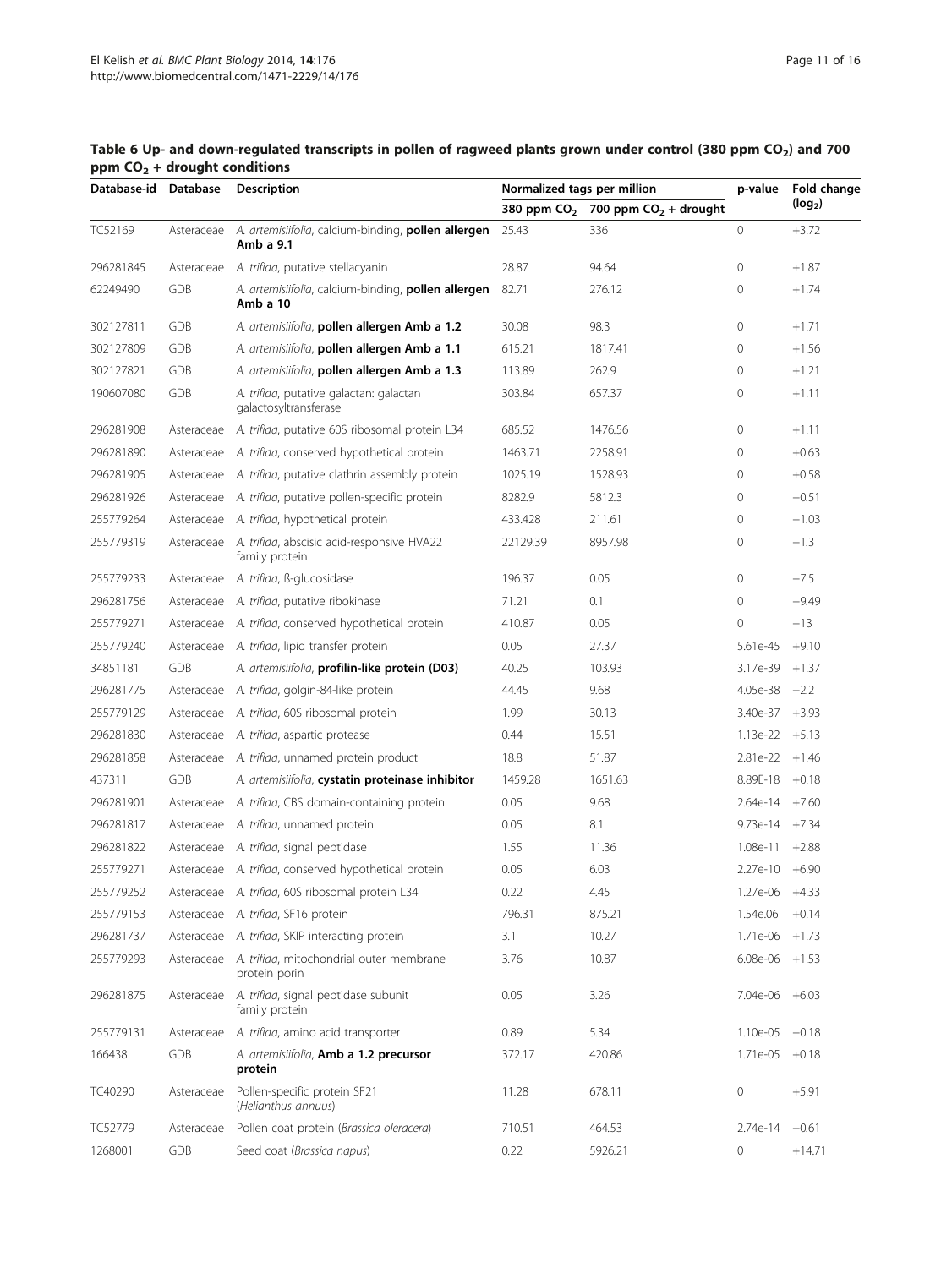| DC239985  | Asteraceae | Profilin-6 (Hevea brasiliensis)                                       | 0.663 | 20.06 |          | .68e-28 | $+4.92$           |
|-----------|------------|-----------------------------------------------------------------------|-------|-------|----------|---------|-------------------|
| 195607463 | <b>GDB</b> | Aspartic proteinase nephentesin-2<br>precursor (Zea mays)             | 24.33 | 0.05  | $\Omega$ |         | $-8.93$           |
| FS486814  |            | Asteraceae 2-Cys peroxiredoxin-like protein<br>(Arabidopsis thaliana) | 0.663 | 94.25 | $\Omega$ |         | $+7.15$           |
| TC51674   | Asteraceae | Thioredoxin h (Pisum sativum)                                         | 5.09  | 21.14 |          |         | $9.27e-15 + 2.06$ |
| 242346662 | <b>GDB</b> | Kunitz-type protease inhibitor<br>(Populus trichocarpa x P. nigra)    | 23.44 | 8.24  |          |         | 1.80e-20 —2.16    |

<span id="page-11-0"></span>Table 6 Up- and down-regulated transcripts in pollen of ragweed plants grown under control (380 ppm CO<sub>2</sub>) and 700 ppm  $CO<sub>2</sub>$  + drought conditions (Continued)

Plants were grown in the greenhouse under control (380 ppm CO<sub>2</sub>) and 700 ppm CO<sub>2</sub> + drought. Using the STDGE-tool kit from GenXPro data were filtered for the terms Ambrosia, ragweed, pollen, extensin, exine, intine, cell wall, coat, allergen and the Allfam database. Known allergenic proteins in Ambrosia are shown in bold.

protein content under elevated  $CO<sub>2</sub>$  concentrations [\[22](#page-13-0)]. This result clearly indicates that under expected global change conditions, the allergenicity of ragweed pollen may increase, thereby affecting human health. However, we cannot exclude the possibility that the increased 'Amb a' transcript level will also reflect the corresponding allergenic protein level, as an incongruent expression between transcripts and proteins is well described in the literature [\[94](#page-15-0)-[96](#page-15-0)]. In addition to the well-known 'Amb a' transcripts, transcript homologies to other plant allergens were found that might modulate the 'Amb a' allergenic response. However, this possibility requires to be tested in suitable model systems.

## Methods

## Plant growth conditions

Ragweed seeds were collected from a single plant from an outdoor stand to avoid parental environmental effects



on the growth and development of the next generation [[97](#page-15-0)]. The experiment began on March 29, 2010. The plants were grown in fully air-conditioned greenhouse cabins, each 36  $m^2$  [\(http://www.helmholtz-muenchen.de/en/eus/](http://www.helmholtz-muenchen.de/en/eus/facilities/greenhouse/index.html) [facilities/greenhouse/index.html](http://www.helmholtz-muenchen.de/en/eus/facilities/greenhouse/index.html)) as recently described [[21](#page-13-0)]. One cabin was fumigated with 380 ppm  $CO<sub>2</sub>$  (control samples) and in the second the  $CO<sub>2</sub>$  was enriched to 700 ppm  $(CO<sub>2</sub>$  samples). The light conditions and temperatures were according to the outside (10°C - 35°C) and the relative humidity ranged from 55% -70% (Additional file [8\)](#page-13-0). The watering of plants was carried automatically by a tube system applying 100 ml per pot each day. The drought stress began on May 21 by reducing the watering to 100 ml per 36 h. The pollen was collected continuously from August 9 to November 22 using a modified ARA-CON system (BETATECH, Ghent, Belgium) [[17](#page-13-0)] and stored at −80°C until use.

## Pollen viability

The pollen viability was analyzed by the p-phenylenediamine test according to Rodriguez-Riano and Dafni [\[98\]](#page-15-0).

## Analyses of phenolic metabolites

15 mg of frozen pollen was extracted with 1.2 ml phosphate buffer saline (PBS) for 1 h at room temperature (RT). After centrifugation the residue was then extracted with 1.2 ml MeOH for 1 h at RT. Reverse-phase highperformance liquid chromatography (RP-HPLC) separation of the aqueous and methanol extracts was as described by Ghirardo et al. [[99](#page-15-0)].

## SuperSAGE libraries

Pollen from three single plants of each treatment were combined for RNA isolation. The isolation was carried out by GenXPro GmbH (Frankfurt, Germany) using the InviTrap® Spin Plant RNA Mini Kit (STRATEC Molecular GmbH, Berlin, Germany). In detail: 20–30 mg pollen was added to 900 μl lysis solution  $DCT + 10$  μl 2-mercaptoethanol and homogenized for 2× 1 min at 30 Hz using a TissueLyser II by Retsch (QIAGEN, Hilden, Germany).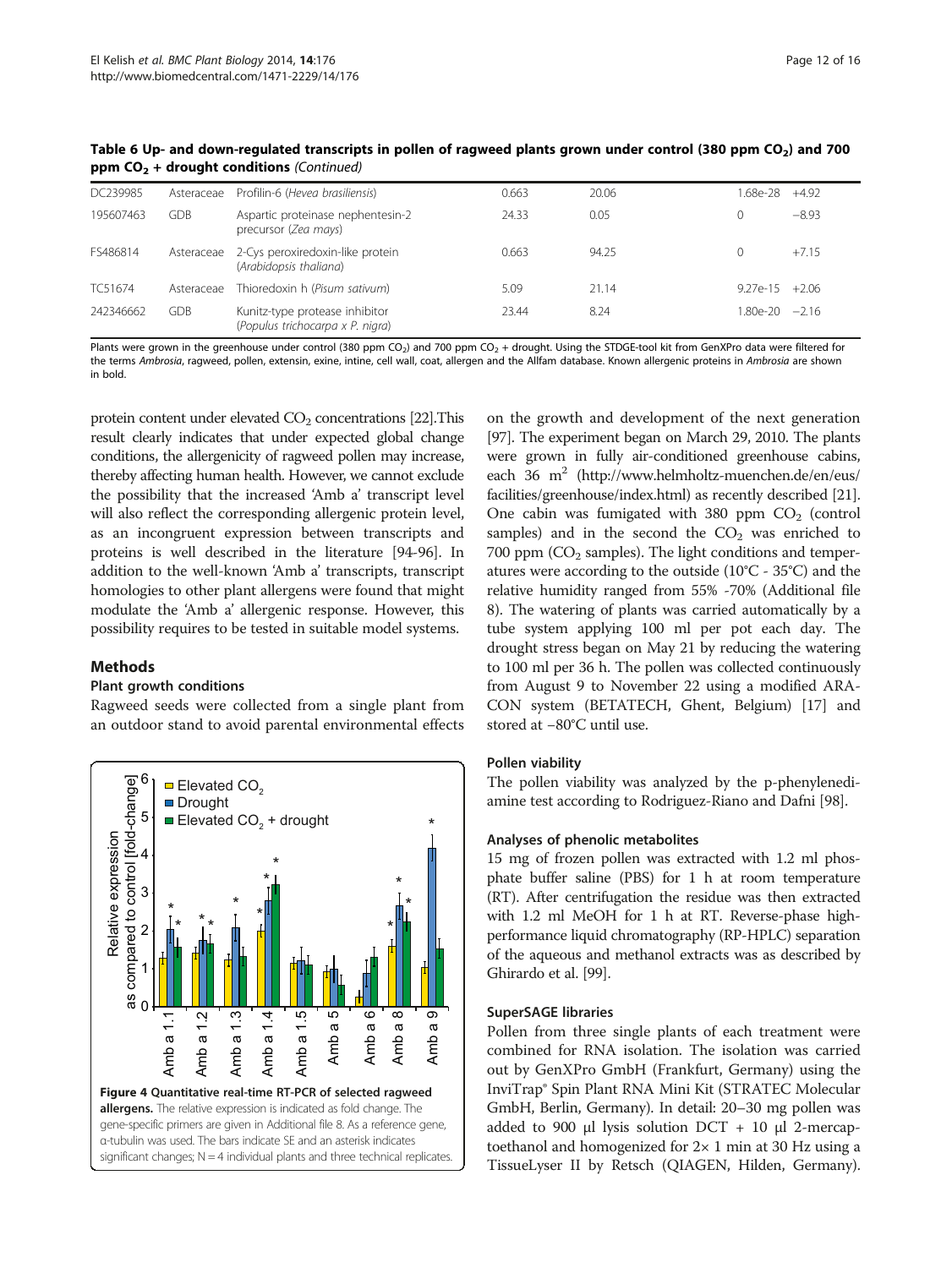<span id="page-12-0"></span>The homogenate was then thoroughly mixed by vortexing and incubated for 10 min under continuous shaking. The remaining steps followed the kit instructions. The yield was 10–24 μg of total RNA (measured with Implen Nano-Photometer™ (Implen GmbH, München, Germany) using the LabelGuard™ Microliter Cell with LF10 lid. A DNAse I digestion was carried out with Baseline-ZERO DNAse (Biozym Scientific GmbH, Hessisch Oldendorf, Germany) in order to exclude even traces of genomic DNA. Purification of total RNA after DNAse I digestion was carried out with MACHEREY-NAGEL "NucleoSpinRNA Cleanup XS-Kit (MACHEREY-NAGEL, Düren, Germany). The quality of total RNA was checked on a Bioanalyzer with a 2100 expert Plant RNA Nano chip (Agilent Technologies, Waldbronn, Germany). The total RNA had RIN-values between 6.2 and 8.0.

The construction of the ST-DGE/SuperSAGE libraries was carried out by GenXPro essentially as described by Matsamura et al. [[100\]](#page-15-0) with the implementation of GenXPro-specific technology. For each of the 4 Super-SAGE libraries 5 μg of total RNA was applied for processing the ST-DGE library preparation with improved SOPs for quality control as well as specific bias proved adapters (patent pending) for elimination of PCR artifacts (True-Quant methodology).

## Bioinformatic analysis

The four libraries  $L1 = AMK$  (380 ppm  $CO<sub>2</sub>$ ),  $L2 = AmC$ (700 ppm  $CO<sub>2</sub>$ ), L3 = AmCT (700 ppm  $CO<sub>2</sub>$  + drought stress) and  $L4 = AmT$  (380 ppm  $CO<sub>2</sub> +$  drought stress) were BLASTed against the Asteraceae databases of TIGR and NCBI and then against TIGR all plant and against the plant GDB. The pairwise comparison of the libraries was performed using the STDGE2GO-Tool analyses tool for gene ontology (GenXPro) with a score value of at least 36. For the probability of a tag to be differentially expressed, we used a p-value of < 0.0001 for Asteraceae and a pvalue < E−<sup>10</sup> for all other plants and a fold change of at least 1.5 [[101](#page-15-0)]. The normalized values of each tag in relation to one million tags are listed (tpm = tags per million). Tags that are present zero times are replaced by 0.05 to allow for the calculation. According to the cumulative frequency distribution and approximately 40% - 50% of the expressed genes, a tpm threshold of > 0.8 was used for each of the library comparisons (Additional file 4) [[72](#page-15-0)]. Additionally, MapMan [\[73](#page-15-0)] was used to group the Super-SAGE tags into distinct functional categories (BIN-codes). For this grouping, the SuperSAGE tags were first matched to Ambrosia 454-transcriptome data (contigs + singletons) by Kanter et al. [\[17\]](#page-13-0), allowing a maximum of one mapping error per 26 mer. To define homologous Arabidopsis genes, the sequences of the Ambrosia (454-transcriptome) were compared to the gene set of *Arabidopsis* (TAIR10). For this comparison, a BLAST search was performed and the first best matched Arabidopsis gene was extracted. Furthermore, only first best hits with  $\geq 70\%$  identity covering at least 30 amino acids were assigned to each contig (workflow: Additional file 5). A total of 2,184 non-redundant Arabidopsis genes could be assigned to 454 contigs using SuperSAGE evidence. Next, the hit counts were calculated for each contig and to allow for a between-sample comparison, the hit counts were normalized and the tpm values were calculated. Moreover, for a pairwise comparison, the  $log_2$  fold-change (contig x, sample  $s_1$ , control  $s_2$  =  $\log_2$  [tpm  $(x,s_1)$  / tpm  $(x,s_2)$ ] was calculated. For samples that were present zero times, the tpm was replaced by 0.05 to allow for the calculation of the ratio. The data were then filtered tpm > 0.8 and were analyzed by MapMan.

## qRT-PCR

RNA was isolated according to Kanter et al. [\[17\]](#page-13-0). The DNA digestion was performed with RQ1 RNase-Free DNAse (Promega, Mannheim, Germany). The RNA yield and quality were determined by spectral photometry at 230, 260 and 280 nm. Only RNA with acceptable ratios of 260/280 (>2.0) and 260/230 (>2.0) was used and reversed transcribed. Reverse transcription was carried out using 2 μg total RNA and superscript II reverse transcriptase according to the manufacturer's instructions (Invitrogen, Karlsruhe, Germany).

The obtained cDNA was diluted 1:20 and the qRT-PCR was performed in a 20-μl reaction mixture of SYBR Green ROX mix (12.5 μl) (Thermo Scientific QPCR), 5 μl cDNA and 1.25 μl forward and reverse primer each using the ABIPrism 7500 fast real-time PCR system (Applied Biosystems, Darmstadt, Germany). The PCR conditions were as follows: 1 cycle at 50°C for 2 min, 1 cycle at 95°C for 10 min, 40 cycles at 95°C for 15 s and 60°C for 1 min. As an internal standard, α-tubulin was used; the relative expression was calculated using the REST© software tool [[102\]](#page-15-0). The gene-specific primers for α-tubulin and ragweed allergens are given in Additional file [9.](#page-13-0)

## Additional files

[Additional file 1:](http://www.biomedcentral.com/content/supplementary/1471-2229-14-176-S1.pdf) Viability of ragweed pollen.

[Additional file 2:](http://www.biomedcentral.com/content/supplementary/1471-2229-14-176-S2.pdf) RP-HPLC diagram of water-soluble and methanolextractable metabolites.

[Additional file 3:](http://www.biomedcentral.com/content/supplementary/1471-2229-14-176-S3.zip) SuperSAGE libraries. Number of sequenced tags and tag frequencies

[Additional file 4:](http://www.biomedcentral.com/content/supplementary/1471-2229-14-176-S4.xls) Cumulative frequency distribution TPM values. [Additional file 5:](http://www.biomedcentral.com/content/supplementary/1471-2229-14-176-S5.pdf) Workflow of the Ambrosia transcriptome analysis via MapMan.

[Additional file 6:](http://www.biomedcentral.com/content/supplementary/1471-2229-14-176-S6.xlsx) Interesting BIN-names detected by MapMan. BIN-codes, BIN-names, the Arabidopsis gene ID as well as a short description are given. Log<sub>2</sub> fold changes for treatments as compared to the control are shown. Arabidopsis sequence matches were grouped according to their log<sub>2</sub> fold change value. Only values of a log<sub>2</sub> fold change of at least 1.5 were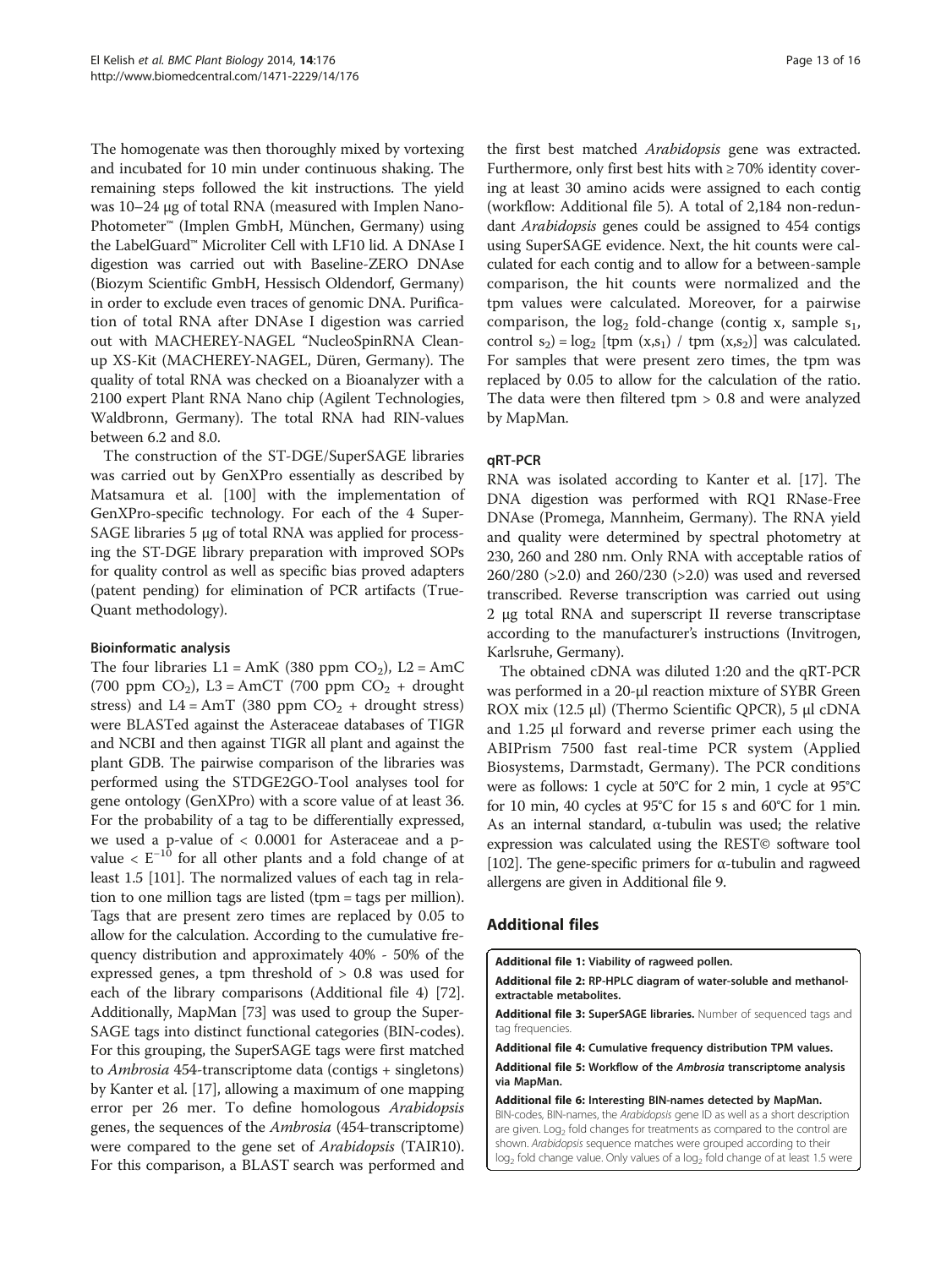<span id="page-13-0"></span>considered important; blue = up-regulation ( $log_2$  > 1.5), yellow = downregulation ( $log<sub>2</sub> < -1.5$ ).

[Additional file 7:](http://www.biomedcentral.com/content/supplementary/1471-2229-14-176-S7.pdf) Correlation of SuperSAGE data with qRT-PCR data.

1–4: drought stress, 1: Amb a 1.1; 2: Amb a 1.2, 3: Amb a 1.3; 4: Amb a 9; 5–6: 700 ppm  $CO_2$  + drought, 5: Amb a 1.1; 6: Amb a 1.2.

[Additional file 8:](http://www.biomedcentral.com/content/supplementary/1471-2229-14-176-S8.pdf) Greenhouse data. Temperature, relative humidity and light conditions in the greenhouse during the vegetation period of ragweed are given.

[Additional file 9:](http://www.biomedcentral.com/content/supplementary/1471-2229-14-176-S9.pdf) Sequences of primers that were used for quantitative real-time RT-PCR (qRT-PCR).

#### Competing interests

The authors declare that they have no competing interests.

#### Authors' contribution

JD, HB, CTH, UF and DE performed and designed the experiments. AE, FZ, WH and UF performed the experiments. AE, WH, RH, MP, UF and DE analysed the data. JBW was responsible for the greenhouse cabins. UF and DE wrote the manuscript. All authors read and approved the final manuscript.

#### Acknowledgements

This work was supported by the grant 3/09 CK-CARE, Christine Kühne - Center for Allergy Research & Education; the German Academic Exchange Service (DAAD), the Egyptian Ministry of Higher Education & Scientific Research and the China Scholarship Council. We acknowledge the excellent technical support by E. Gerstner, B. Groß, P. Kary and H. Lang. The ragweed seeds were kindly provided by B. Alberternst (Friedberg).

#### Author details

<sup>1</sup>Institute of Biochemical Plant Pathology, Helmholtz Zentrum München, German Research Center for Environmental Health, 85764 Neuherberg, Germany. <sup>2</sup>Botany Department, Faculty of Science, Suez Canal University, Ismailia, Egypt. <sup>3</sup>Biochemical Plant Pathology, Technische Universität München, Center of Life and Food Sciences Weihenstephan, 85350 Freising-Weihenstephan, Germany. <sup>4</sup>Research Unit for Environmental Simulation, Helmholtz Zentrum München, German Research Center for Environmental Health, 85764 Neuherberg, Germany. <sup>5</sup>Center of Allergy & Environment München (ZAUM), Technische Universität and Helmholtz Zentrum München, 85764 Neuherberg, Germany. <sup>6</sup>CK-CARE, Christine Kühne – Center for Allergy Research and Education, Davos, Switzerland. <sup>7</sup>GenXPro GmbH, 60438 Frankfurt am Main, Germany. <sup>8</sup>Institute of Bioinformatics and Systems Biology, Helmholtz Zentrum München, German Research Center for Environmental Health, 85764 Neuherberg, Germany. <sup>9</sup>Institute of Environmental Medicine, UNIKA-T, Technische Universität München, Munich, Germany.

#### Received: 10 February 2014 Accepted: 18 June 2014 Published: 27 June 2014

#### References

- 1. Gadermaier G, Wopfner N, Wallner M, Egger M, Didierlaurent A, Regl G, Aberger F, Lang R, Ferreira F, Hawranek T: Array-based profiling of ragweed and mugwort pollen allergens. Allergy 2008, 63:1543–1549.
- Ziska L, Knowlton K, Rogers C, Dalan D, Tierney N, Elder MA, Filley W, Shropshire J, Ford LB, Hedberg C, Fleetwood P, Hovanky KT, Kavanaugh T, Fulford G, Vrtis RF, Patz JA, Portnoy J, Coates F, Bielory L, Frenz D: Recent warming by latitude associated with increased length of ragweed pollen season in central North America. Proc Natl Acad Sci U S A 2011, 108:4248–4251.
- 3. Wopfner N, Gadermaier G, Egger M, Asero R, Ebner C, Jahn-Schmid B, Ferreira F: The spectrum of allergens in ragweed and mugwort pollen. Int Arch Allergy Immunol 2005, 138:337–346.
- 4. Alberternst B, Nawrath S, Klingenstein F: Biology, distribution and pathways of introduction of Ambrosia artemisiifolia in Germany and assessment from a nature conservation point of view. Nachrichtenblatt des Deutschen Pflanzenschutzdienstes 2006, 58:279–285.
- 5. D'Amato G, Spieksma FTM, Liccardi G, Jäger S, Russo M, Kontou-Fili K, Nikkels H, Wüthrich B, Bonini S: Pollen-related allergy in Europe. Allergy 1998, 53:567–578.
- 6. Léonard R, Wopfner N, Pabst M, Stadlmann J, Petersen BO, Duus JO, Himly M, Radauer C, Gadermaier G, Razzazi-Fazeli E, Ferreira F, Altmann F: A new allergen from ragweed (Ambrosia artemisiifolia) with homology to Art v 1 from mugwort. J Biol Chem 2010, 285:27192–27200.
- 7. D'Amato G, Cecchi L: Effects of climate change on environmental factors in respiratory allergic diseases. Clin Exp Allergy 2008, 38:1264-1274.
- 8. Gilles S, Behrendt H, Ring J, Traidl-Hoffmann C: The pollen enigma: Modulation of the allergic immune response by non-allergenic, pollen-derived compounds. Curr Pharm Des 2012, 18:2314–2319.
- 9. Mogensen JE, Wimmer R, Larsen JN, Spangfort MD, Otzen DE: The major birch allergen, Bet v 1, shows affinity for a broad spectrum of physiological ligands. J Biol Chem 2002, 277:23684–23692.
- 10. Motta AC, Marliere M, Peltre G, Sterenberg PA, Lacroix G: Traffic-related air pollutants induce the release of allergen-containing cytoplasmic granules from grass pollen. Int Arch Allergy Imm 2006, 139:294–298.
- 11. Ring J: Davos Declaration: Allergy as a global problem. Allergy 2012, 67(2):141–143.
- 12. Pawankar R, Canocia GW, Holgate ST, Lockey RF: WAO White Book on Allergy. Milwaukee: World Allergy Organization; 2011.
- 13. Erler A, Hawranek T, Krückemeier L, Asam C, Egger M, Ferreira F, Briza P: Proteomic profiling of birch (Betula verrucosa) pollen extracts from different origins. Proteomics 2011, 11:1486–1498.
- 14. Bryce M, Drews O, Schenk MF, Menzel A, Estrella N, Weichenmeier I, Smulders MJM, Buters J, Ring J, Görg A, Behrendt H, Traidl-Hoffmann C: Impact of urbanization on the proteome of birch pollen and its chemotactic activity on human granulocytes. Int Arch Allergy Immunol 2010, 151:46–55.
- 15. Beck I, Jochner S, Gilles S, McIntyre M, Buters JTM, Schmidt-Weber C, Behrendt H, Ring J, Menzel A, Traidl-Hoffmann C: High environmental ozone levels lead to enhanced allergenicity of birch pollen. Plos One 2013, 8:e80147.
- 16. Eckl-Dorna J, Klein B, Reichenauer TG, Niederberger V, Valenta R: Exposure of rye (Secale cereale) cultivars to elevated ozone levels increases the allergen content in pollen. J Allergy Clin Immunol 2010, 126:1315–1317.
- 17. Kanter U, Heller W, Durner J, Winkler JB, Engel M, Behrendt H, Holzinger A, Braun P, Hauser H, Ferreira F, Mayer K, Pfeifer M, Ernst D: Molecular and immunological characterization of ragweed (Ambrosia artemisiifolia L.) pollen after exposure of the plants to elevated ozone over a whole growing season. PLoS One 2013, 8:e61518.
- 18. Rogers CA, Wayne PM, Macklin EA, Muilenberg ML, Wagner CJ, Epstein PR, Bazzaz FA: Interaction of the onset of spring and elevated atmospheric CO<sub>2</sub> on ragweed (Ambrosia artemisiifolia L.) pollen production. Environ Health Perspect 2006, 114:865–869.
- 19. Ziska LH, Epstein PR, Rogers CA: Climate change, aerobiology, and public health in the Northeast United States. Mitig Adapt Strateg Glob Chang 2008, 13:607–613.
- 20. Stinson KA, Bazzaz FA: CO<sub>2</sub> enrichment reduces reproductive dominance in competing stands of Ambrosia artemisiifolia (common ragweed). Oecologia 2006, 147:155–163.
- 21. El-kelish A, Winkler JB, Lang H, Holzinger A, Behrendt H, Durner J, Kanter U, Ernst D: Effects of ozone and  $CO<sub>2</sub>$ , drought stress on the growth and pollen production of common ragweed (Ambrosia artemisiifolia). Julius-Kühn-Archiv 2014. In press.
- 22. Singer BD, Ziska LH, Frenz DA, Gebhard DE, Straka JG: Increasing Amb a 1 content in common ragweed (Ambrosia artemisiifolia) pollen as a function of rising atmospheric CO<sub>2</sub> concentration. Funct Plant Biol 2005, 32:667–670.
- 23. Tebaldi C, Hayhoe K, Arblaster J, Meehl GA: Going to the extremes. Clim Chang 2006, 79:185–211.
- 24. Long SP, Ort DR: More than taking the heat: crops and global change. Curr Opin Plant Biol 2010, 13:241–248.
- 25. Ahuja I, de Vos RCH, Bones AM, Hall RD: Plant molecular stress responses face climate change. Trends Plant Sci 2010, 15:664–674.
- 26. Shinozaki K, Yamaguchi-Shinozaki K, Seki M: Regulatory network of gene expression in the drought and cold stress responses. Curr Opin Plant Biol 2003, 6:410–417.
- 27. Tardieu F, Granier C, Muller B: Water deficit and growth. Co-ordinating processes without an orchestrator? Curr Opin Plant Biol 2011, 14:283–289.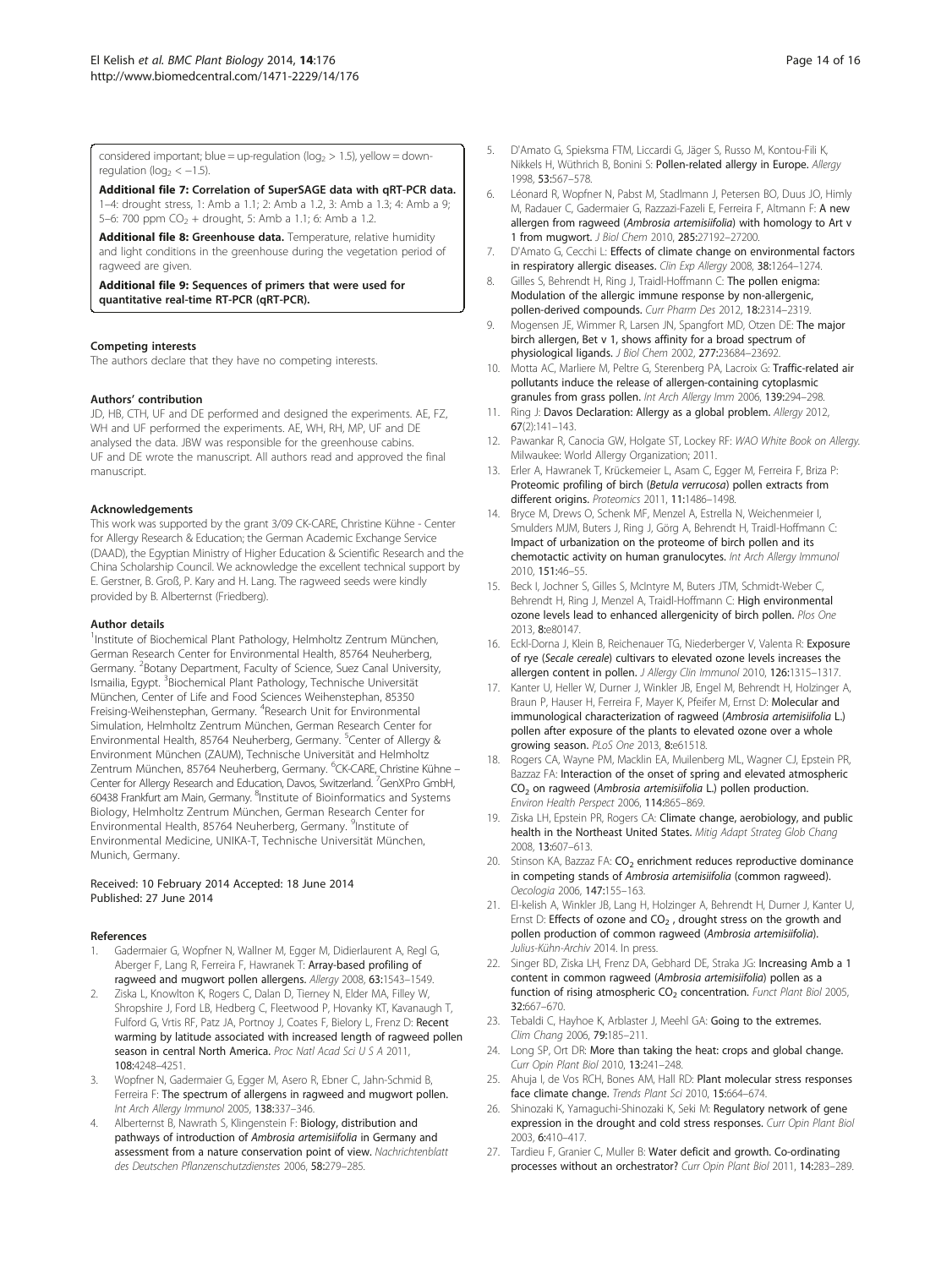- <span id="page-14-0"></span>28. Valliyodan B, Nguyen HT: Understanding regulatory networks and engineering for enhanced drought tolerance in plants. Curr Opin Plant Biol 2006, 9(2):189–195.
- 29. Verslues PE, Juenger TE: Drought, metabolites, and Arabidopsis natural variation: a promising combination for understanding adaptation to water-limited environments. Curr Opin Plant Biol 2011, 14:240-245.
- 30. Yamaguchi-Shinozaki K, Shinozaki K: Transcriptional regulatory networks in cellular responses and tolerance to dehydration and cold stresses. Annu Rev Plant Biol 2006, 57:781–803.
- 31. Honys D, Twell D: Comparative analysis of the Arabidopsis pollen transcriptome. Plant Physiol 2003, 132(2):640–652.
- 32. Pina C, Pinto F, Feijó JA, Becker JD: Gene family analysis of the Arabidopsis pollen transcriptome reveals biological implications for cell growth, division control, and gene expression regulation. Plant Physiol 2005, 138:744–756.
- 33. Noir S, Bräutigam A, Colby T, Schmidt J, Panstruga R: A reference map of the Arabidopsis thaliana mature pollen proteome. Biochem Biophys Res Commun 2005, 337:1257–1266.
- 34. Holmes-Davis R, Tanaka CK, Vensel WH, Hurkman WJ, McCormick S: Proteome mapping of mature pollen of Arabidopsis thaliana. Proteomics 2005, 5:4864–4884.
- 35. Wang Y, Zhang W-Z, Song L-F, Zou J-J, Su Z, Wu W-H: Transcriptome analyses show changes in gene expression to accompany pollen germination and tube growth in Arabidopsis. Plant Physiol 2008, 148:1201–1211.
- 36. Whittle CA, Malik MR, Li R, Krochko JE: Comparative transcript analyses of the ovule, microspore, and mature pollen in Brassica napus. Plant Mol Biol 2010, 72:279–299.
- 37. Changsong Z, Diqiu Y: Analysis of the cold-responsive transcriptome in the mature pollen of Arabidopsis. J Plant Biol 2010, 53:400-416.
- 38. Winkel-Shirley B: Biosynthesis of flavonoids and effects of stress. Curr Opin Plant Biol 2002, 5:218–223.
- 39. Pourcel L, Routaboul J-M, Cheynier V, Lepiniec L, Debeaujon I: Flavonoid oxidation in plants: from biochemical properties to physiological functions. Trends Plant Sci 2007, 12:29–36.
- 40. Flenley JR: Why is pollen yellow? And why are there so many species in the tropical rain forest? J Biogeogr 2011, 38:809-816.
- 41. Shirley BW: Flavonoid biosynthesis: 'new' functions for an 'old' pathway. Trends Plant Sci 1996, 1:377–382.
- 42. Mo Y, Nagel C, Taylor LP: Biochemical complementation of chalcone synthase mutants defines a role for flavonols in functional pollen. Proc Natl Acad Sci U S A 1992, 89:7213–7217.
- 43. Berrens L, delaCuadra B, Gallego MT: Complement inactivation by allergenic plant pollen extracts. Life Sci 1997, 60(17):1497–1503.
- 44. Yoon M-S, Lee JS, Choi B-M, Jeong Y-I, Lee C-M, Park J-H, Moon Y, Sung S-C, Lee SK, Chang YH, Chung HY, Park Y-M: Apigenin inhibits immunostimulatory function of dendritic cells: Implication of immunotherapeutic adjuvant. Mol Pharmacol 2006, 70:1033–1044.
- 45. Hidvégi T, Berrens L, Varga L, Marañon F, Schmidt B, Kirschfink M, Füst G: Comparative study of the complement-activating and specific IgEbinding properties of ragweed pollen allergen. Clin Exp Immunol 1997, 108:122–127.
- 46. Romano MLG, Gallego MT, Berrens L: Extraordinary stability of IgE-binding Parietaria pollen allergens in relation to chemically bound flavonoids. Mol Immunol 1996, 33:1287–1293.
- 47. van Loon LC, Rep M, Pieterse CMJ: Significance of inducible defense-related proteins in infected plants. Annu Rev Phytopathol 2006, 44:135–162.
- 48. Koistinen KM, Soininen P, Venäläinen TA, Häyrinen J, Laatikainen R, Peräkylä M, Tervahauta AI, Kärenlampi SO: Birch PR-10c interacts with several biologically important ligands. Phytochemistry 2005, 66:2524–2533.
- 49. Liu J-J, Ekramoddoullah AKM: The family 10 of plant pathogenesis-related proteins: Their structure, regulation, and function in response to biotic and abiotic stresses. Physiol Mol Plant Pathol 2006, 68:3–13.
- 50. Seutter von Loetzen C, Hoffmann T, Hartl MJ, Schweimer K, Schwab W, Rösch P, Hartl-Spiegelhauer O: Secret of the major birch pollen allergen Bet v 1: identification of the physiological ligand. Biochem J 2014, 457:379–390.
- 51. Gilles S, Fekete A, Zhang X, Beck I, Blume C, Ring J, Schmidt-Weber C, Behrendt H, Schmitt-Kopplin P, Traidl-Hoffmann C: Pollen metabolome analysis reveals adenosine as a major regulator of dendritic cell-primed TH cell responses. J Allergy Clin Immunol 2011, 127:454-461.
- 52. Traidl-Hoffmann C, Kasche A, Menzel A, Jakob T, Thiel M, Ring J, Behrendt H: Impact of pollen on human health: More than allergen carriers? Int Arch Allergy Immunol 2003, 131:1–13.
- 53. Marshall DL, Tyler AP, Abrahamson NJ, Avritt JJ, Barnes MG, Larkin LL, Medeiros JS, Reynolds J, Shaner MGM, Simpson HL, Maliakal-Witt S: Pollen performance of Raphanus sativus (Brassicaceae) declines in response to elevated [CO<sub>2</sub>]. Sex Plant Reprod 2010, 23:325-336.
- 54. Ji X, Dong B, Shiran B, Talbot MJ, Edlington JE, Hughes T, White RG, Gubler F, Dolferus R: Control of abscisic acid catabolism and abscisic acid homeostasis is important for reproductive stage stress tolerance in cereals. Plant Physiol 2011, 156:647–662.
- 55. Tunc-Ozdemir M, Tang C, Ishka MR, Brown E, Groves NR, Myers CT, Rato C, Poulsen LR, McDowell S, Miller G, Mittler R, Harper JF: A cyclic nucleotide-gated channel (CNGC16) in pollen is critical for stress tolerance in pollen reproductive development. Plant Physiol 2013, 161(2):1010–1020.
- Sheoran IS, Saini HS: Drought-induced male sterility in rice: changes in carbohydrate levels and enzyme activities associated with the inhibition of starch accumulation in pollen. Sex Plant Reprod 1996, 9:161–169.
- 57. Fang X, Turner NC, Yan G, Li F, Siddique KHM: Flower numbers, pod production, pollen viability, and pistil function are reduced and flower and pod abortion increased in chickpea (Cicer arietinum L.) under terminal drought. J Exp Bot 2010, 61:335–345.
- 58. Kang Y, Han Y, Torres-Jerez I, Wang M, Tang Y, Monteros M, Udvardi M: System responses to long-term drought and re-watering of two contrasting alfalfa varieties. Plant J 2011, 68:871-889.
- 59. Jaafar HZE, Ibrahim MH, Fakri NFM: Impact of soil field water capacity on secondary metabolites, phenylalanine ammonia-lyase (PAL), maliondialdehyde (MDA) and photosynthetic responses of Malaysian Kacip Fatimah (Labisia pumila Benth). Molecules 2012, 17:7305–7322.
- 60. Yuan Y, Liu Y, Wu C, Chen S, Wang Z, Yang Z, Qin S, Huang L: Water deficit affected flavonoid accumulation by regulating hormone metabolism in Scutellaria baicalensis Georgi roots. PLoS ONE 2012, 7:e42946.
- 61. Ballizany WL, Hofmann RW, Jahufer MZZ, Barrett BA: Multivariate associations of flavonoid and biomass accumulation in white clover (Trifolium repens) under drought. Funct Plant Biol 2012, 39:167–177.
- Sánchez-Rodríguez E, Moreno DA, Ferreres F, Rubio-Wilhelmi MM, Ruiz JM: Differential responses of five cherry tomato varieties to water stress: Changes on phenolic metabolites and related enzymes. Phytochemistry 2011, 72:723–729.
- 63. Wang SY, Bunce JA, Maas JL: Elevated carbon dioxide increases contents of antioxidant compounds in field-grown strawberries. J Agric Food Chem 2003, 51:4315–4320.
- Estiarte M, Peñuelas J, Kimball BA, Hendrix DL, Pinter PJ, Wall GW, LaMorte RL, Hunsaker DJ: Free-air CO<sub>2</sub> enrichment of wheat: leaf flavonoid concentration throughout the growth cycle. Physiol Plant 1999, 105:423–433.
- 65. Ibrahim MH, Jaafar HZE, Rahmat A, Rahman ZA: The relationship between phenolics and flavonoids production with total non structural carbohydrate and photosynthetic rate in Labisia pumila Benth. under high CO<sub>2</sub> and nitrogen fertilization. Molecules 2011, 16:162-174
- 66. O'Neill BF, Zangerl AR, Dermody O, Bilgin DD, Casteel CL, Zavala JA, DeLucia EH, Berenbaum MR: Impact of elevated levels of atmospheric  $CO<sub>2</sub>$  and herbivory on flavonoids of soybean (Glycine max Linnaeus). J Chem Ecol 2010, 36:35–45.
- 67. Stutte GW, Eraso I, Rimando AM: Carbon dioxide enrichment enhances growth and flavonoid content of two Scutellaria species. J Am Soc Hortic Sci 2008, 133(5):631-638.
- 68. Ghasemzadeh A, Jaafar HZE, Karimi E, Ibrahim MH: Combined effect of CO<sub>2</sub> enrichment and foliar application of salicylic acid on the production and antioxidant activities of anthocyanin, flavonoids and isoflavonoids from ginger. BMC Complement Altern Med 2012, 12:229.
- Gilardoni PA, Schuck S, Jüngling R, Rotter B, Baldwin IT, Bonaventure G: SuperSAGE analysis of the Nicotiana attenuata transcriptome after fatty acid-amino acid elicitation (FAC): identification of early mediators of insect responses. BMC Plant Biol 2010, 10:66.
- 70. Molina C, Zaman-Allah M, Khan F, Fatnassi N, Horres R, Rotter B, Steinhauer D, Amenc L, Drevon J-J, Winter P, Kahl G: The salt-responsive transcriptome of chickpea roots and nodules via deepSuperSAGE. BMC Plant Biol 2011, 11:31.
- 71. Yang Z-B, Eticha D, Rotter B, Rao IM, Horst WJ: Physiological and molecular analysis of polyethylene glycol-induced reduction of aluminium